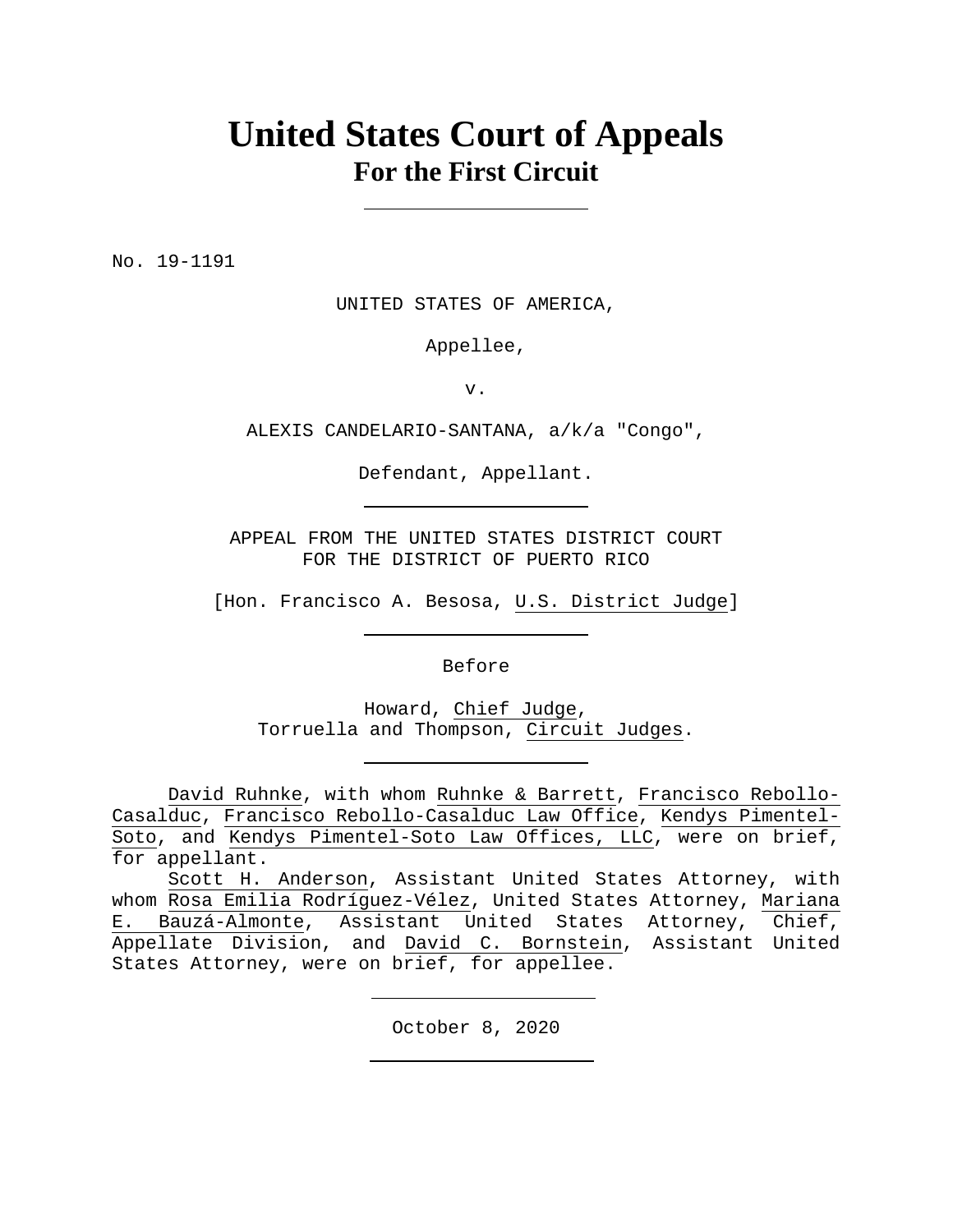**HOWARD**, **Chief Judge**. On October 19, 2012, the appellant, Alexis Candelario-Santana ("Candelario") was charged in a 52-count superseding indictment in connection with the October 17, 2009 shooting at La Tómbola, a mini-market and bar in Toa Baja, Puerto Rico. Relevant to this appeal, Candelario was charged with nine counts of committing a violent crime (here, murder) in aid of racketeering, in violation of 18 U.S.C. § 1959, and nine counts of using a firearm during a crime of violence, in violation of 18 U.S.C. § 924(j). In advance of trial, the government filed a notice of its intent to seek the death penalty on sixteen of these counts.

In 2013, a jury found Candelario guilty on all charges but failed to reach a unanimous decision on the question of punishment. The district court, consistent with its representations to the jury during trial, imposed an incarcerative sentence for the term of Candelario's natural life without the possibility of release. Candelario timely appealed his conviction, arguing that the district court's decision to close the courtroom during the testimony of a single witness violated his Sixth Amendment right to a public trial. See United States v. Candelario-Santana, 834 F.3d 8, 23 (1st Cir. 2016). We concluded that this courtroom closing constituted structural error and vacated his conviction. Id. at 24. On remand, now before a different district court judge, the government again notified the

- 2 -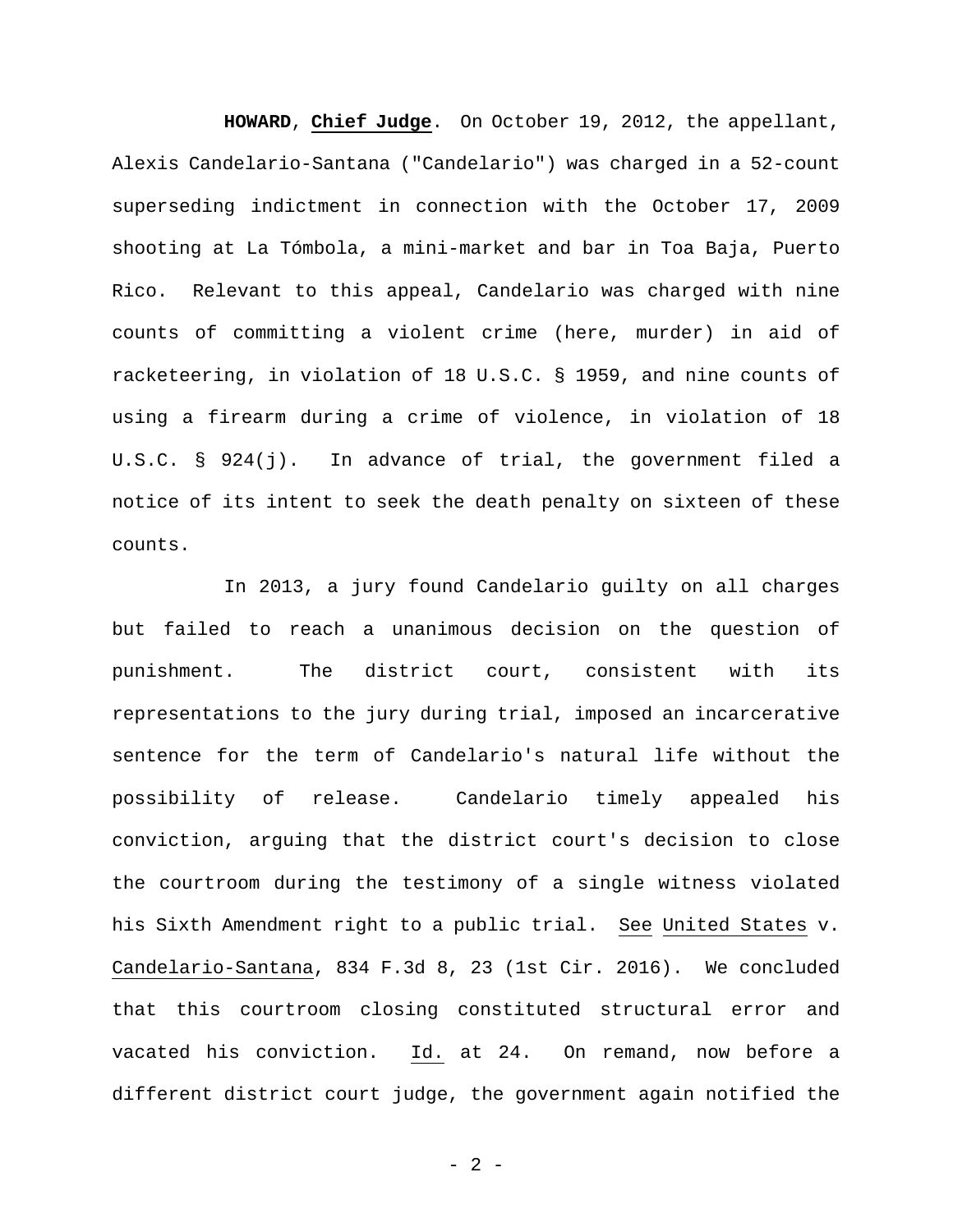court of its intention to seek the death penalty on sixteen of the charges levied against Candelario.

In response, Candelario moved to strike the government's notice of intent to seek the death penalty on double jeopardy grounds. The district court denied the motion and Candelario timely appealed.

We now reverse and remand for further proceedings.

#### **I. BACKGROUND**

Because the facts underlying Candelario's original conviction were set forth in some detail in our opinion in his initial appeal, see Candelario-Santana, 843 F.3d at 15–16, we recite them only briefly. We focus our attention on the original jury's verdict following the penalty phase of Candelario's trial.

## **A. The Facts**

In 1993, Candelario became the head of a drugtrafficking organization known as the Palo de Goma drug point, which operated primarily in the Sabana Seca barrio of Toa Baja, Puerto Rico. During this time, Candelario, along with various coconspirators, trafficked in heroin, cocaine, and marijuana, and used violence to maintain exclusive control of the organization's "territory." In 2003, Candelario pled guilty in a Puerto Rico court to twelve counts of second-degree murder and was sentenced to imprisonment. Nonetheless, he continued to be involved in the

- 3 -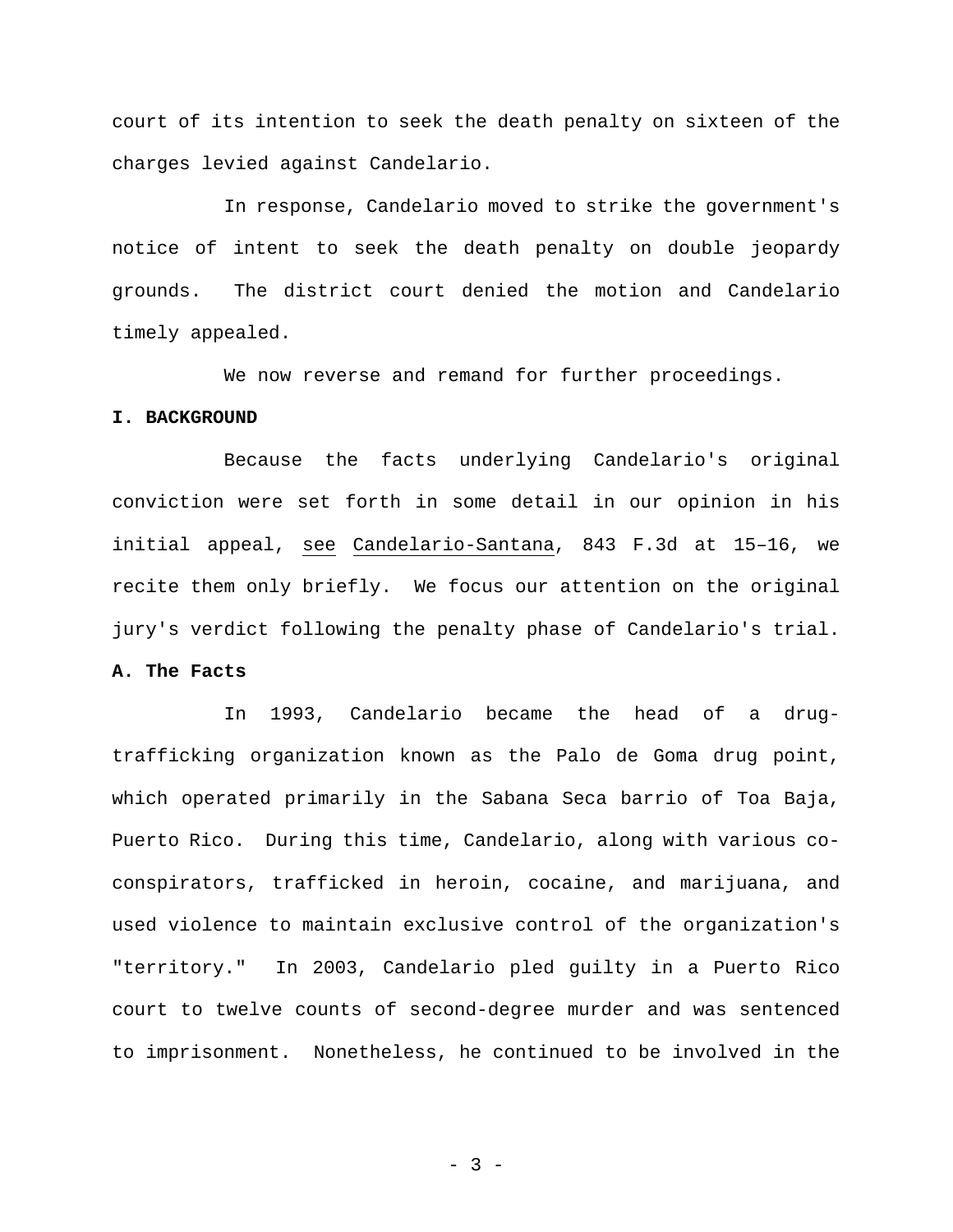drug organization from prison. Candelario was released from custody in February 2009.

On October 17, 2009, several gunmen entered the La Tómbola mini-market and bar in Sabana Seca during its opening night party. They opened fire on the crowd gathered there. Several witnesses identified Candelario as one of the shooters. One of the witnesses stated that she heard Candelario shout, "Nobody is getting out of here alive," while firing on the crowd. The shooting left nine people dead, including an unborn child, and nineteen others injured.

Shortly thereafter, Candelario was indicted along with several others in federal court in connection with the shooting. The indictment included eighteen murder-related charges that carried the possibility of a death sentence. On July 8, 2012, the government notified the district court that it intended to seek the death penalty against Candelario on sixteen of the eighteen murder charges. The government did not seek the death penalty for the two charges related to the death of an unborn child. After a sixteen-day trial, the jury convicted Candelario on all counts, including the sixteen capital counts.

### **B. The Original Penalty Phase**

The trial then moved to the penalty phase. During this phase, the district court instructed the jury orally that "[t]he selection between two serious choices, the death penalty or

- 4 -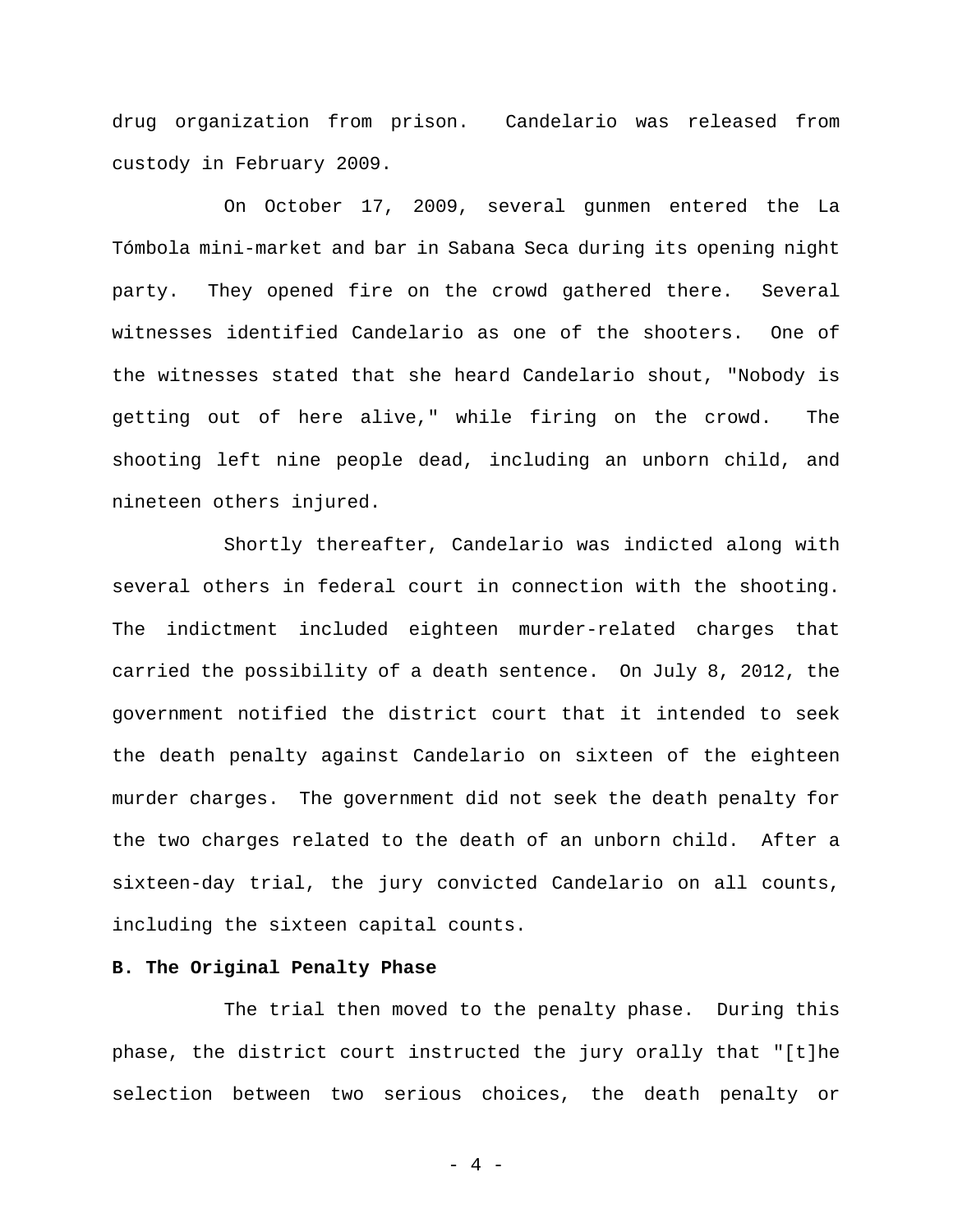lifetime imprisonment without the possibility of release is yours and yours alone to make." After instructing the jury with respect to the relevant aggravating and mitigating factors, the burdens of proof, and the proper order of deliberations, the district court stated:

> [i]f you determine beyond a reasonable doubt that the aggravating factor or factors found to exist sufficiently outweigh any mitigating fact or factors found to exist to justify a sentence of life for a given capital offense, you will enter your determination as to whether death is justified in the corresponding section of the verdict form . . . If you unanimously determine that the aggravating factor or factors do not exist, do not sufficiently outweigh any fact or factors that exist to justify a sentence of death, you will enter your determination as to whether the defendant be sentenced to life imprisonment without possibility of release in the pertinent section of the verdict form.

> However, if you are unable to come to [an] agreement of [a] unanimous nature on the issue of punishment, after following the instruction [regarding the duty to deliberate] . . . I will impose a sentence of life imprisonment without the possibility of release. There is a space in your verdict form addressing this outcome.

In reference to the duty to deliberate, the district court instructed the members of the jury that they had a "duty to consult with one another and to deliberate with a view to reaching [an] agreement if you [the members of the jury] can do so without doing violence to your individual judgment." It reminded the members of the jury that "[e]ach of you must decide the case for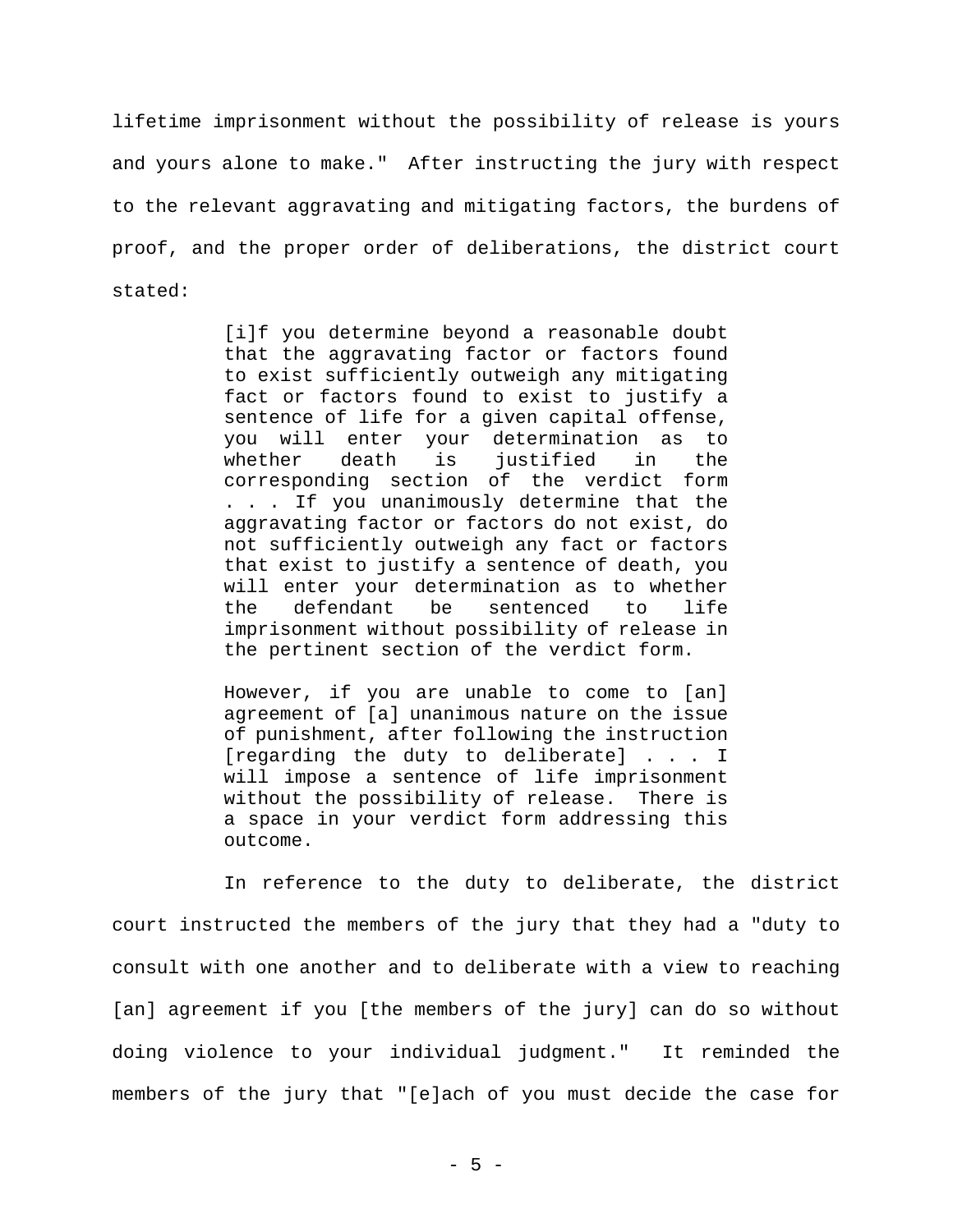yourself, but [that] you should do so only after consideration of the evidence with your fellow jurors." The members of the jury, the court noted, had an obligation to "examine the questions submitted to you openly and frankly, with proper regard to the opinion of others and with a willingness to examine your own views." Beyond this instruction, however, the district court did not give the jury further oral instructions regarding their duty to reach a unanimous verdict. The district court gave the jury substantively identical written instructions.

The jury was then sent to deliberate, and it was required by statute to return a special verdict. See 18 U.S.C. § 3593(d). In particular, it was required to state both (1) whether it found beyond a reasonable doubt that Candelario was death eligible; and, (2) its finding on each statutory and non-statutory aggravating factor that the government had argued existed in this case. The jury was also required to indicate how many of its members found each of the mitigating factors by a preponderance of the evidence. The verdict form finally asked the jury to state with respect to each of the capital counts whether it "determine[d], by unanimous vote, that a sentence of death shall be imposed"; "determine[d], by unanimous vote, that a sentence of life imprisonment without possibility of release shall be imposed"; or determined that "[a]fter due deliberation, [the members of the jury] are unable to come to unanimous agreement on the issues of punishment. We [the

- 6 -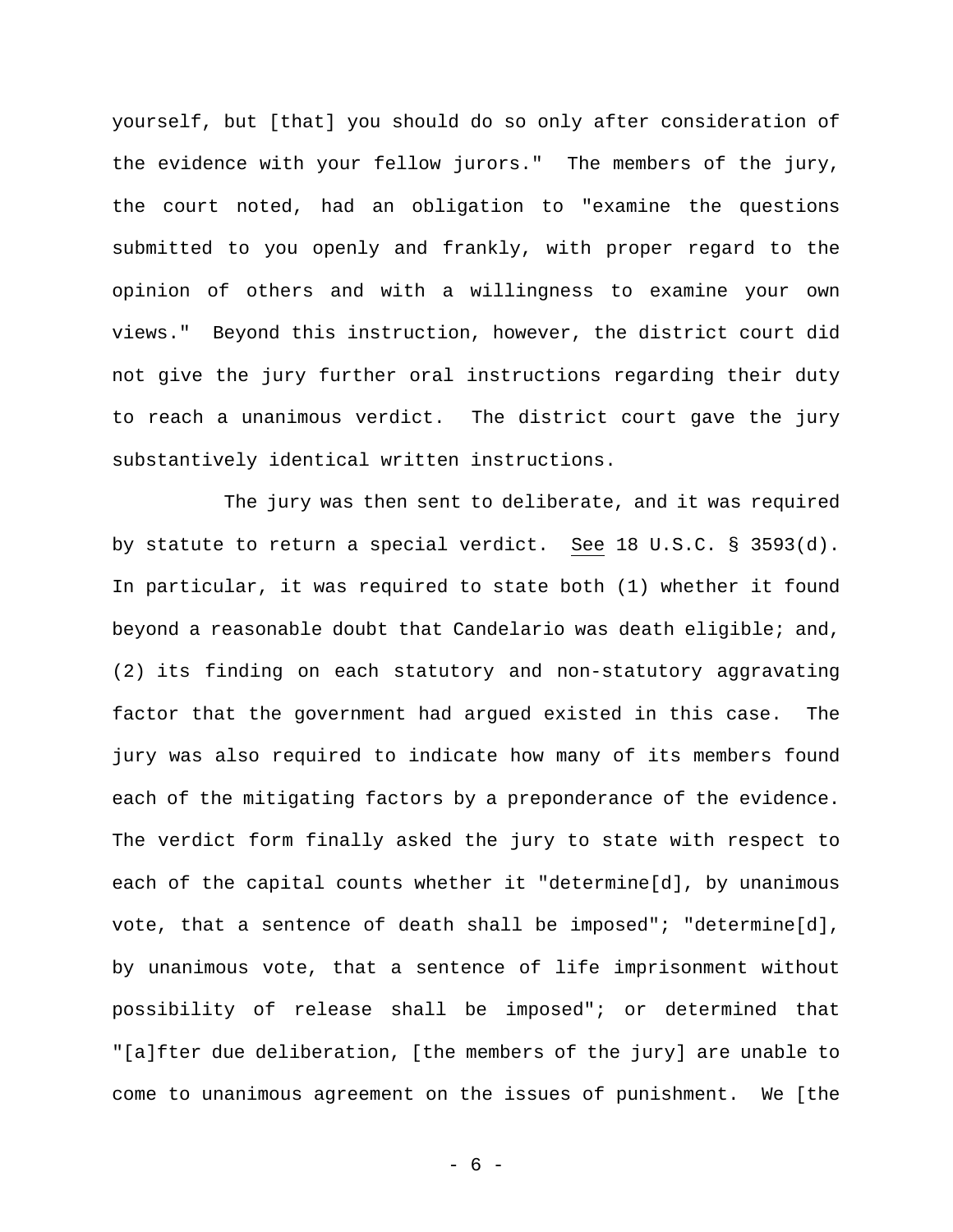jury] understand that the Court will impose a sentence of life imprisonment without the possibility of release."

After approximately one day of deliberation, the jury informed the district court that it had "concluded deliberations." The jury unanimously found that Candelario was death eligible and that the government had proven six statutory aggravating factors and three non-statutory aggravating factors beyond a reasonable doubt. With respect to the mitigating factors, at least one member of the jury found and considered ten of the twelve mitigating factors presented by Candelario, and two additional ones that had not been raised by counsel. With respect to each of the capital counts, however, the jury stated that it was unable to come to a unanimous agreement on the issue of punishment and "under[stood] that the Court will impose a sentence of life imprisonment without the possibility of release."

Upon receiving the verdict form, the district court announced the jury's decision and asked each member of the jury if "this [is] your verdict." Each juror answered in the affirmative, and the district court discharged the jury. The district court did not give the jury an Allen charge or expressly inform counsel that the jury was not unanimous before announcing the verdict. See generally, Allen v. United States, 164 U.S. 492 (1896).

- 7 -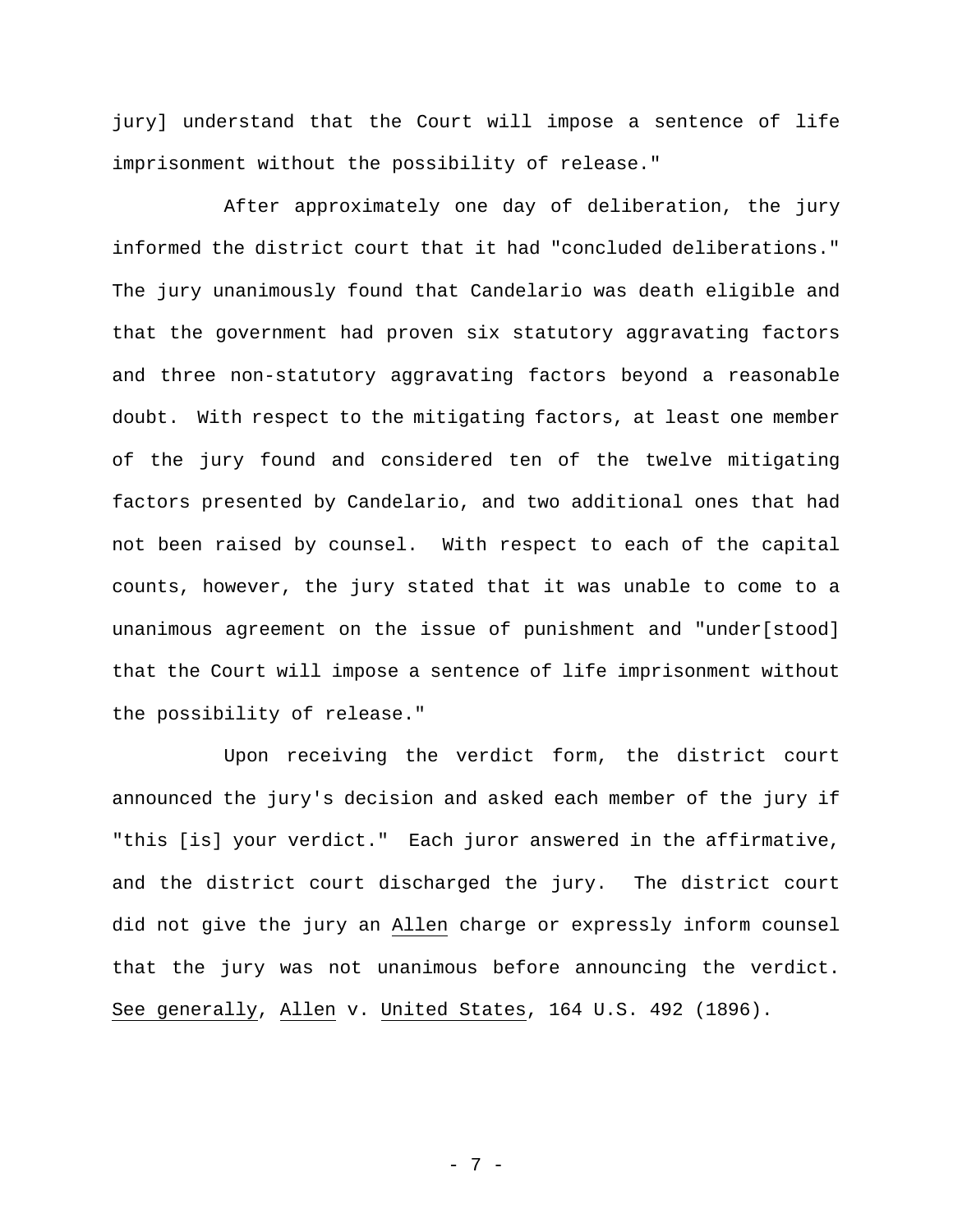#### **C. Appeal and Remand**

At a hearing held on August 23, 2013, the district court sentenced Candelario to a sentence of life imprisonment and a (purely hypothetical) period of five years of supervised release.

Candelario timely appealed his conviction, arguing only that the district court's decision to hear testimony from one witness in a closed session violated his Sixth Amendment right to a public trial. Candelario-Santana, 834 F.3d at 21. We agreed with Candelario, holding that the district court had failed to make any finding that closing the courtroom was necessary to protect an "overriding interest" in the witness's personal safety. Id. at 23–24. This failure constituted structural error and entitled Candelario to a new trial. Id.

On remand, the government again notified the court of its intention to seek the death penalty. Candelario moved to strike the notice of intent on double jeopardy grounds. Relying on the Supreme Court's decision in Sattazahn v. Pennsylvania, 537 U.S. 101 (2003), the district court denied Candelario's motion, holding that the original trial jury did not acquit Candelario of capital murder. In doing so, the court stated that the original penalty-phase jury was deadlocked on the question of death and as a consequence, the government was not barred from seeking the death penalty on retrial.

We now reverse.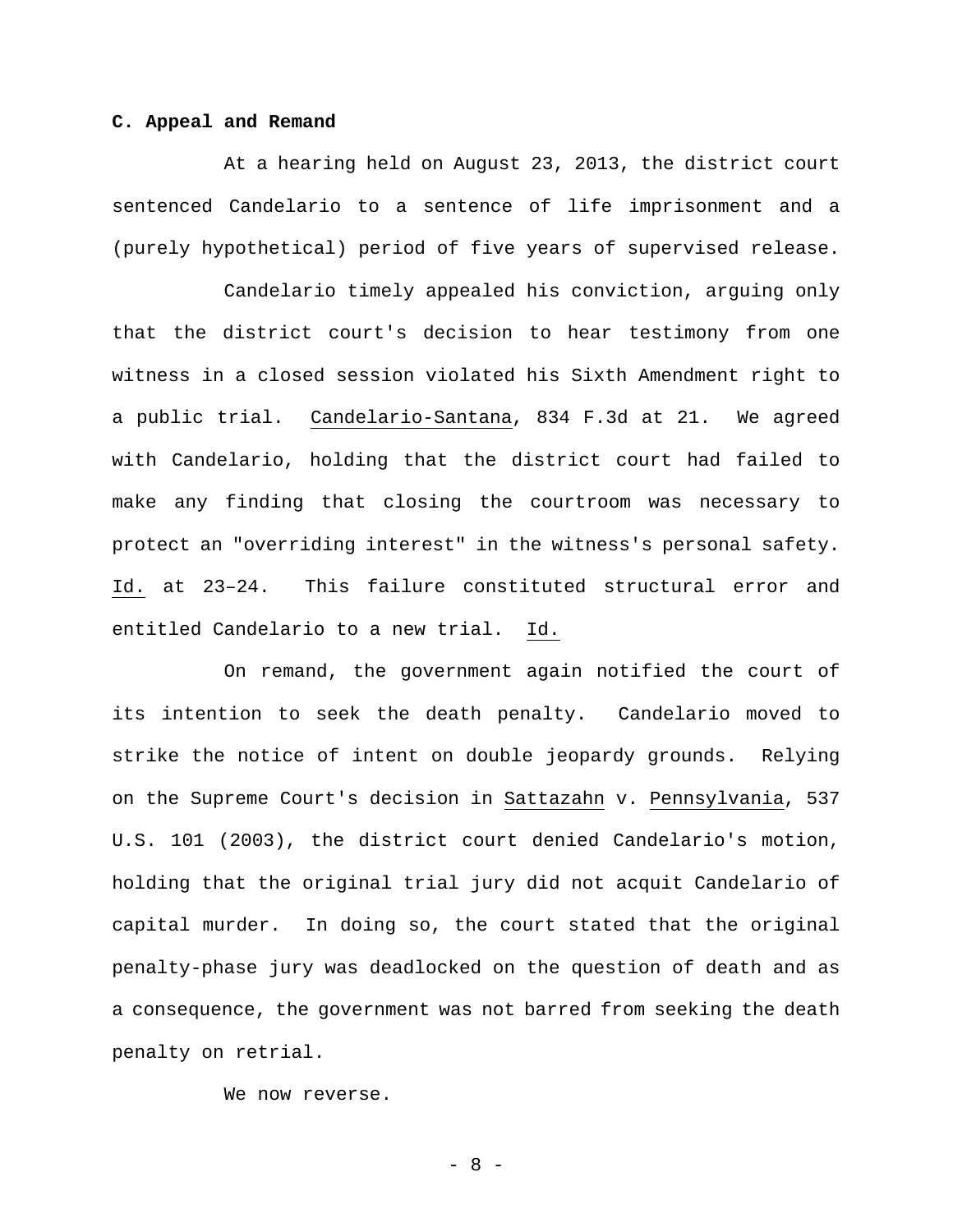#### **II. JURISDICTION**

Though not raised by the parties, we "have an independent obligation to determine whether subject-matter jurisdiction exists," especially in cases in which no final judgment has been rendered. Arbaugh v. Y & H Corp., 546 U.S. 500, 514 (2006). Therefore, we begin by briefly addressing whether we have the power to reach the merits of Candelario's claim.

In most circumstances, "[f]inality of judgment has been required as a predicate for federal appellate jurisdiction." Abney v. United States, 431 U.S. 651, 656 (1977). However, this requirement gives way, and interlocutory appeal is permitted, in the small class of cases in which a decision by the district court "finally determine[s] claims of right separable from, and collateral to, rights asserted in the action, too important to be denied review and too independent of the cause itself to require that appellate consideration be deferred until the whole case is adjudicated." Id. at 658–59 (citing Cohen v. Beneficial Indus. Loan Corp., 337 U.S. 541, 546 (1949)).

This case falls into that class. The protection Candelario invokes "is a guarantee against being twice put to trial" and would be defeated if he was forced to wait until a final judgment had been reached to seek review. Id. at 660 (emphasis added); see also United States v. Keene, 287 F.3d 229, 232 (1st Cir. 2002).

- 9 -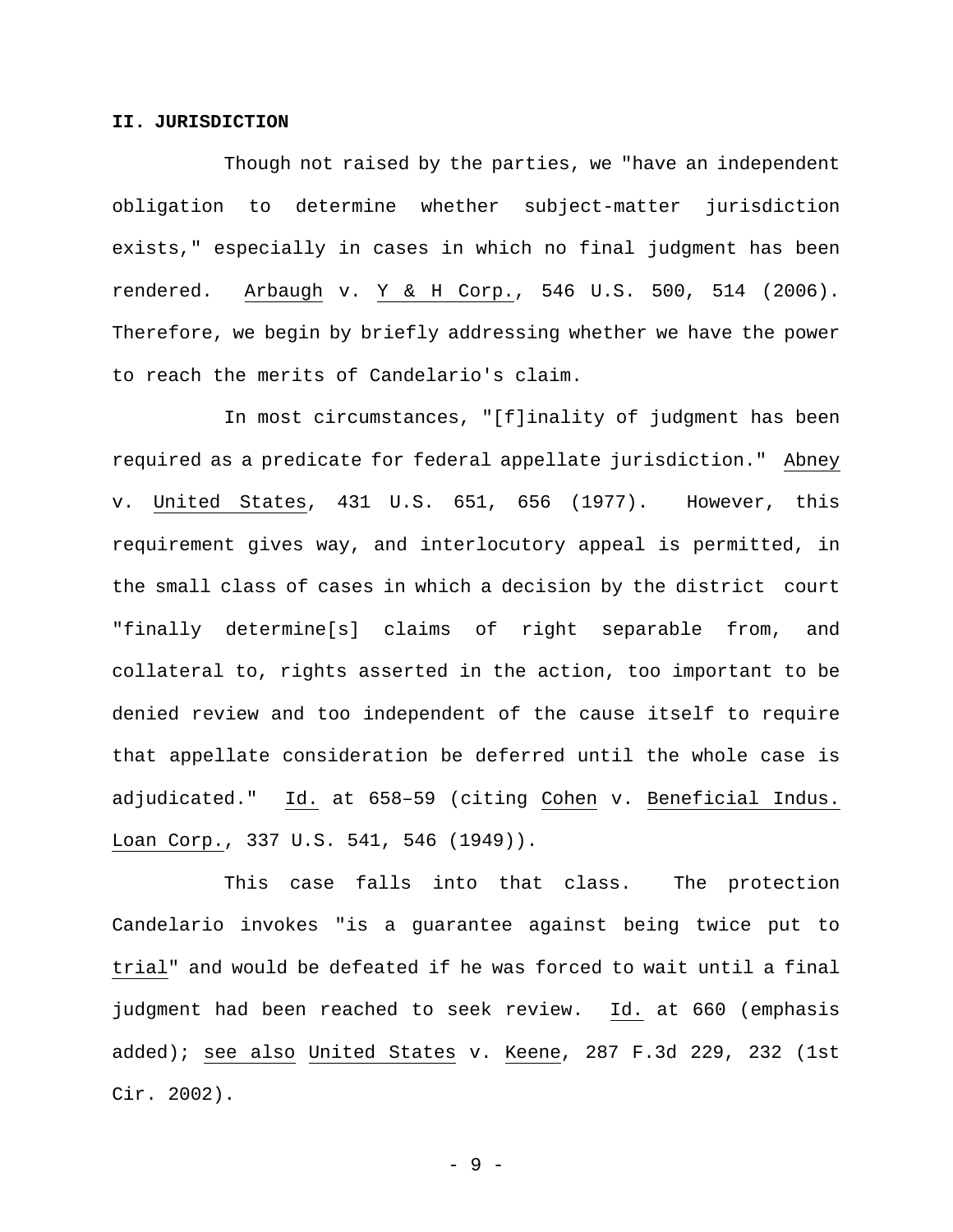#### **III. STANDARD OF REVIEW**

Ordinarily, a motion to dismiss on double jeopardy grounds rests on a pure question of law that we review de novo. See Keene, 287 F.3d at 233 (citing United States v. Morris, 99 F.3d 476, 478 (1st Cir. 1996)). However, this seemingly simple principle is complicated where, as here, the district court's decision with respect to the motion depends on whether the original penalty-phase jury was in fact deadlocked on the issue of the death penalty and on whether the district court properly discharged the jury after confirming its verdict. Id.

In denying Candelario's motion to strike, the district court treated the original court's decision to discharge the jury and hold a separate sentencing proceeding as a declaration of a mistrial. See Mistrial, Black's Law Dictionary at 1200 (11th ed. 2019) (defining "mistrial" as "[a] trial that ends inconclusively because the jury cannot agree on a verdict"). Now on appeal, Candelario argues that this conclusion was erroneous. The original jury, he argues, unanimously rejected the death penalty and the original court simply effectuated the jury's verdict by imposing a life sentence. In evaluating this argument, the district court relied entirely on the record of the original penalty-phase proceedings and did not engage in further fact-finding. Consequently, at least this part of Candelario's argument presents a question of law that we review de novo. See Keene, 287 F.3d at

 $- 10 -$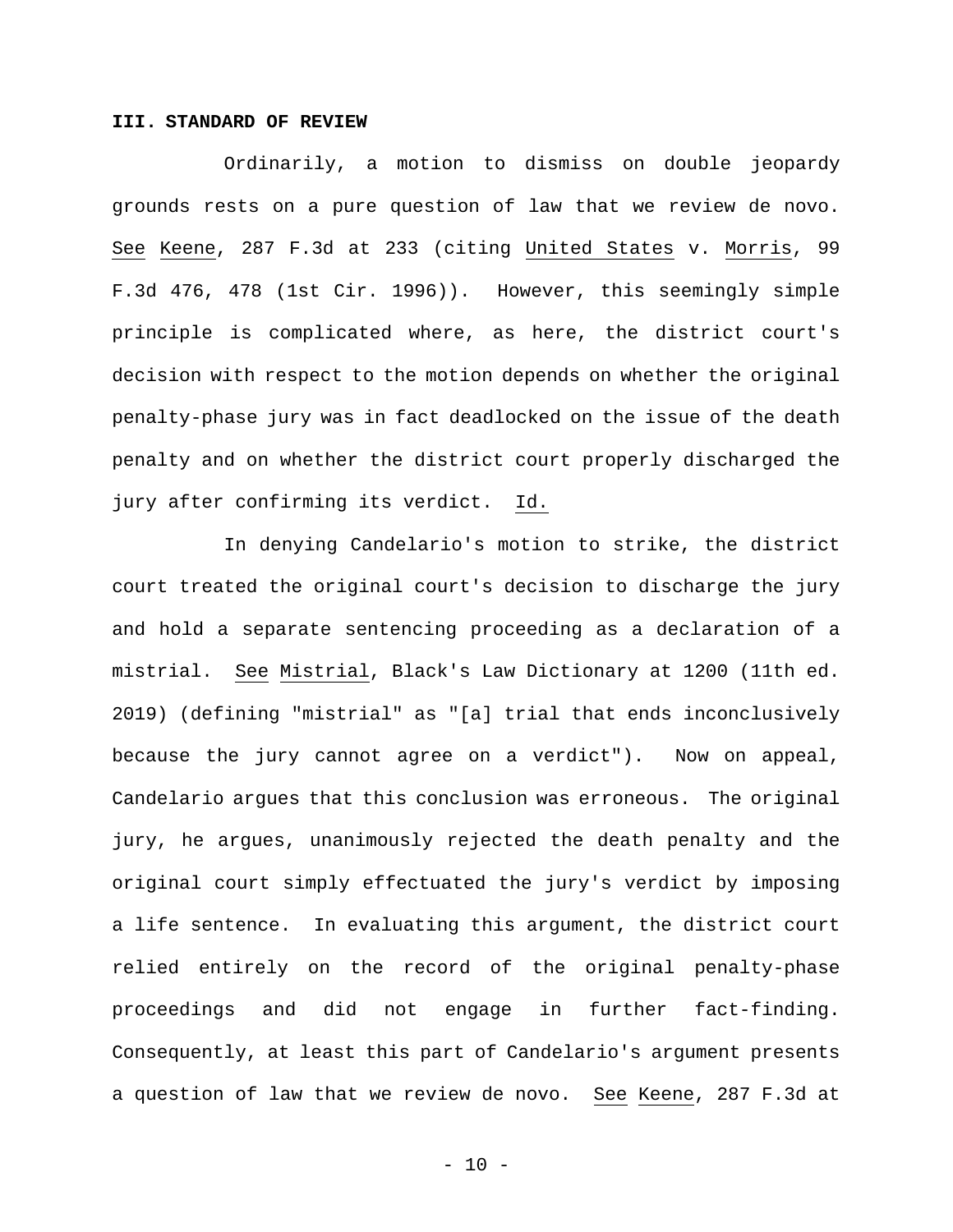233 (citing, inter alia, United States v. Pierro, 32 F.3d 611, 617 (1st Cir. 1994)).

However, Candelario has not clearly argued either initially on appeal or before the district court that the original court's decision to accept the jury's verdict was erroneous. To the extent we reach that question, we will evaluate – favorably to the government – the original court's actions for plain error. See, e.g., United States v. Olano, 507 U.S. 725, 731–32 (1993); United States v. Davis, 923 F.3d 228, 236–37 (1st Cir. 2019) (applying plain error review to unpreserved claims of error during sentencing).

#### **IV. ANALYSIS**

The only question before us on appeal is whether the jury's failure to reach a unanimous verdict "on the issues of punishment" during the penalty phase of the initial trial triggers the protection against double jeopardy during a potential subsequent penalty phase. Candelario has not argued (nor can he do so convincingly) that double jeopardy bars the government from retrying him for the charged offenses following remand. See, e.g., Bravo-Fernandez v. United States, 137 S. Ct. 352, 363 (2016) ("When a conviction is overturned on appeal, the general rule is that the Double Jeopardy Clause does not bar reprosecution." (internal quotations and citations omitted)); cf. Tibbs v. Florida, 457 U.S. 31, 40–41 (1982) ("[T]he Double Jeopardy Clause [only] precludes

- 11 -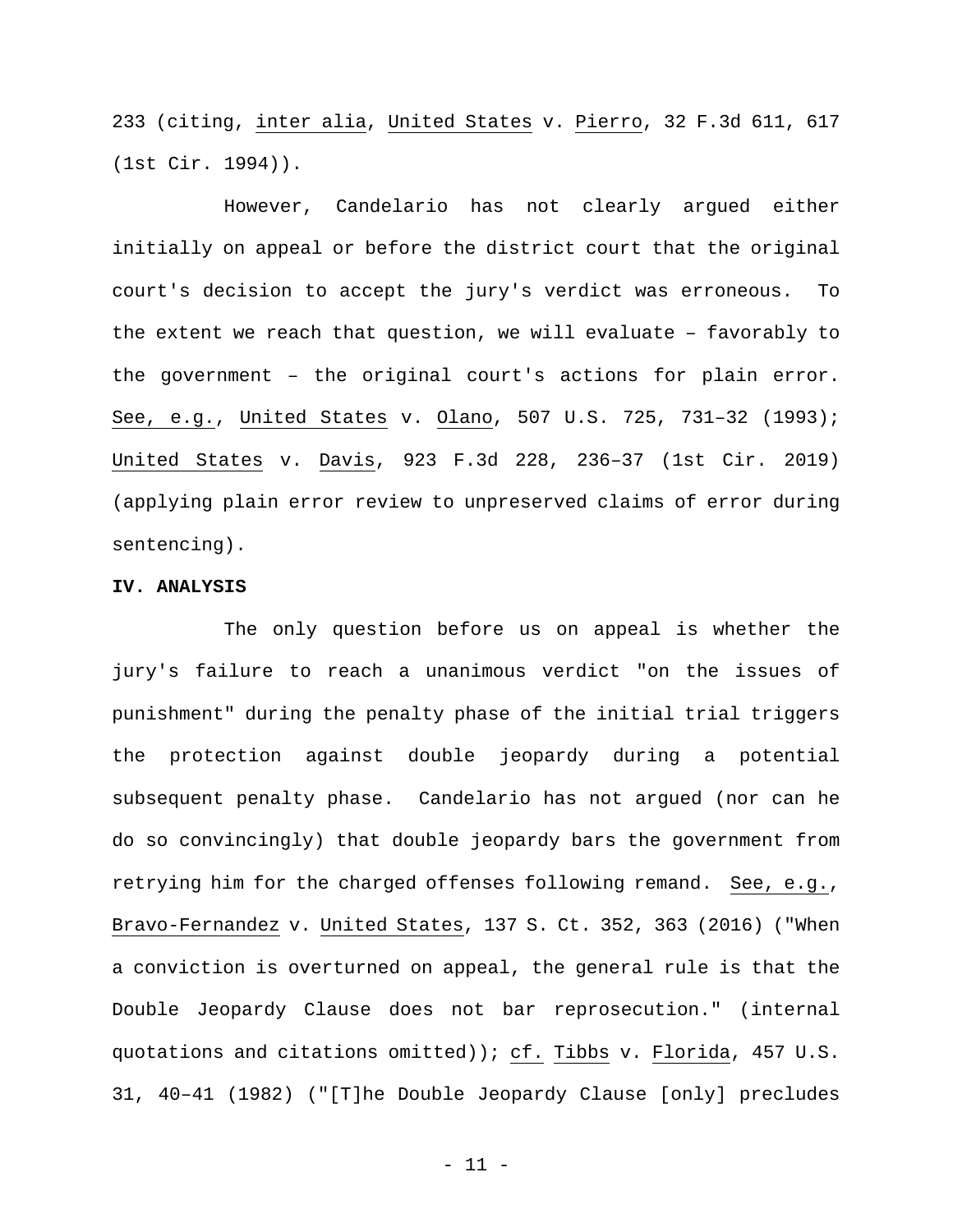retrial once the reviewing court has found the evidence legally insufficient to support conviction." (internal quotations and citations omitted)).

Candelario insists that the jury's decision here amounted, in substance, to an acquittal of the death penalty because the jury agreed to a sentence of life imprisonment. Implicit in his argument is the idea that, by instructing the jury repeatedly as to the consequences of deadlock (namely, that it would result in an imposition of a life sentence), the district court reduced the jury's choice to a binary one –- i.e., to either death or life in prison -- and that any decision by the jury other than a unanimous verdict for death acquitted Candelario of the death penalty.

The government responds by arguing that the jury explicitly failed to reach a unanimous conclusion with respect to punishment and therefore, that the jury's decision cannot fairly be read to acquit Candelario of the death penalty. Double jeopardy therefore does not prevent the government from seeking the death penalty upon retrial.

In making this argument, the government, like the district court, relies heavily on the Supreme Court's decision in Sattazahn v. Pennsylvania, 537 U.S. 101 (2003). There, the Supreme Court held that, when the penalty-phase jury is unable to "reach[ ] a decision on death or life" and is discharged "without making any

- 12 -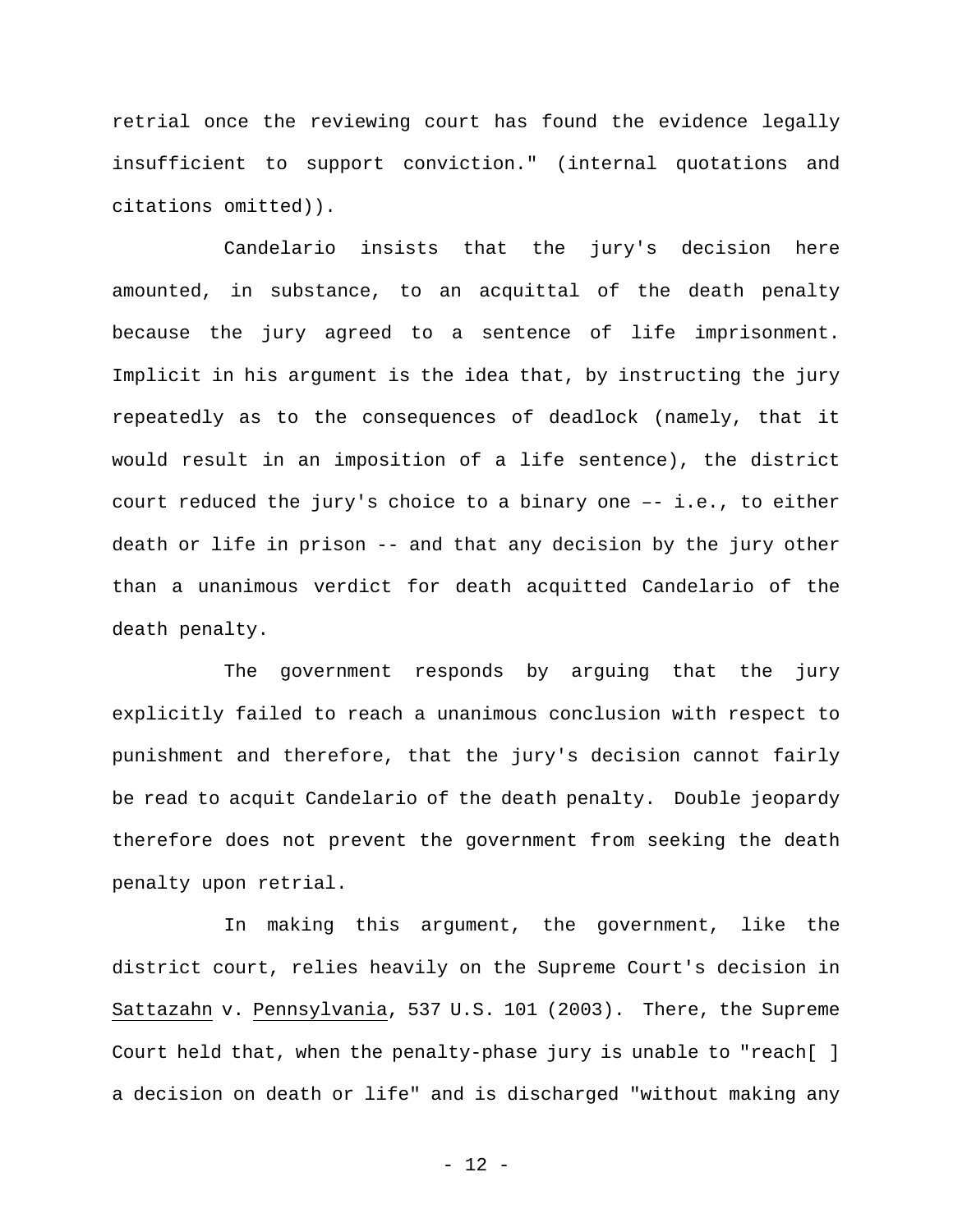findings regarding aggravating or mitigating circumstances," the defendant has not been "acquitted" of capital murder. Sattazahn, 537 U.S. at 112–13. Thus, "[the Sattazahn defendant's] 'jeopardy' never terminated with respect to either" capital murder or the lesser-included offense of first-degree murder, and the government could seek the death penalty on retrial. Id. at 113. However, the Court in Sattazahn noted that the jury there was discharged only after the defendant moved for a mistrial under Pennsylvania law, so there was no question that a mistrial was proper; the Pennsylvania trial court granted the defendant's motion, discharged the jury as hung, and entered a sentence of life imprisonment. Id. at 104-05.

In applying Sattazahn, the district court in this case found that the jury was "clear and deliberate in expressing its deadlock," and therefore, that its original verdict could not properly constitute an "acquittal." Consequently, the district court held that the government was entitled to seek the death penalty a second time.

We do not disagree with the district court's conclusion that, if the jury truly was "clear and deliberate in expressing its deadlock" with respect to the death penalty, double jeopardy would not bar the government from seeking the death penalty upon retrial. We are not convinced, however, that the record so clearly supports the government's position that the jury was hopelessly

- 13 -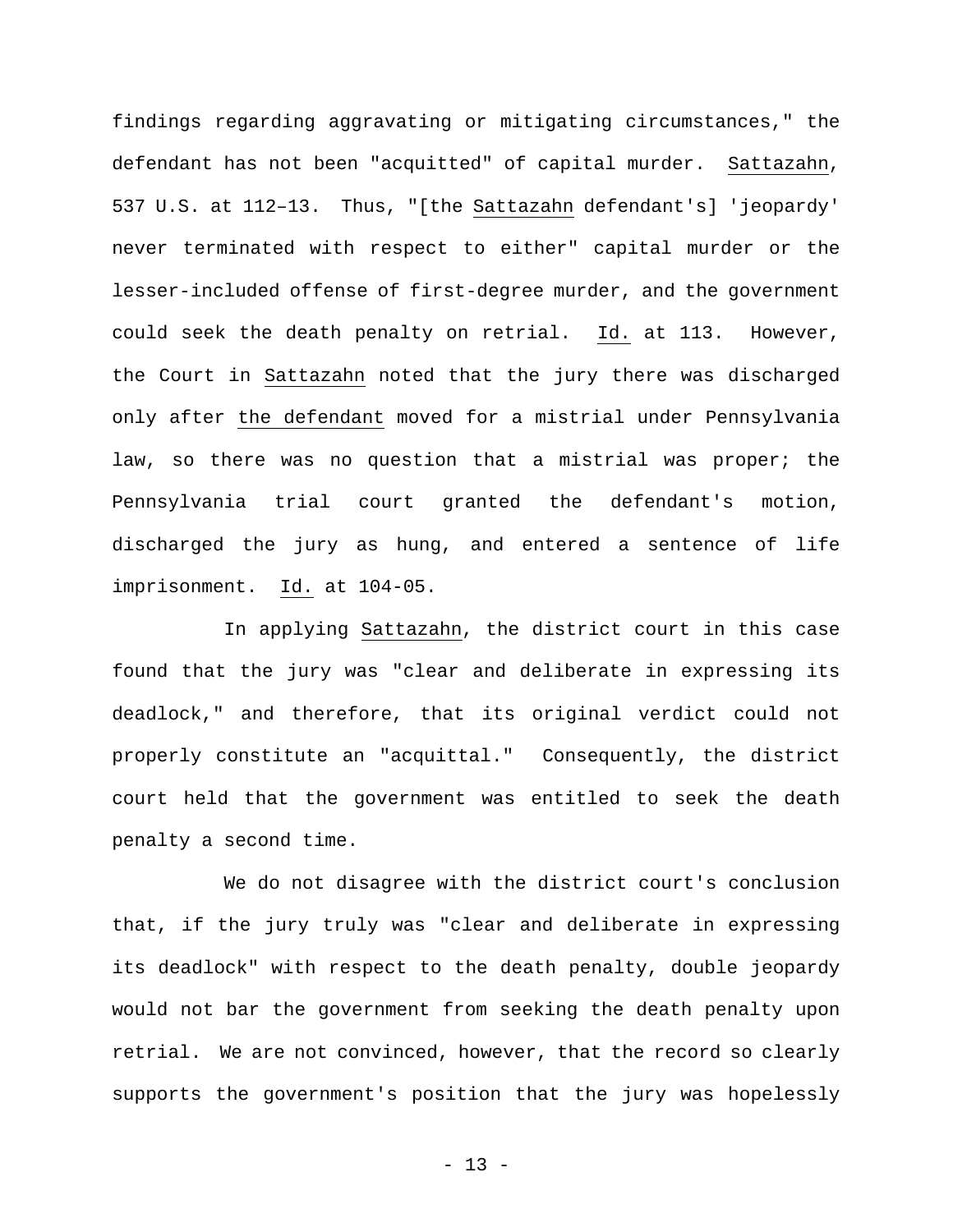deadlocked on the question of death. We therefore cannot say that the district court properly concluded that the original penaltyphase jury was deadlocked. Nor can we say that, even if the jury was deadlocked, the original trial judge's decision to declare a mistrial was "reasonably necessary" under the circumstances. United States v. Toribio-Lugo, 376 F.3d 33, 39 (1st Cir. 2004) (quoting Keene, 287 F.3d at 234). Consequently, the government is now barred from seeking the death penalty a second time.

#### **A. The FDPA**

We begin our analysis of Candelario's claim by determining whether double jeopardy applies at all. The Double Jeopardy Clause of the Fifth Amendment "protects against a second prosecution for the same offense after [an] acquittal . . . [or] conviction. And, it protects against multiple punishments for the same offense." Brown v. Ohio, 432 U.S. 161, 165 (1977) (citing North Carolina v. Pearce, 395 U.S. 711, 717 (1969)). However, double jeopardy ordinarily does not attach to sentencing proceedings, even in circumstances where a judge (or, in some states, a jury) is required to make factual findings to determine whether a defendant is subject to an enhanced sentence. See, e.g., Monge v. California, 524 U.S. 721, 728 (1998); Bullington v. Missouri, 451 U.S. 430, 438 (1981). In the context of sentencing, the Supreme Court has reasoned, "the determinations at issue do not place a defendant in jeopardy for an 'offense,'" but rather

- 14 -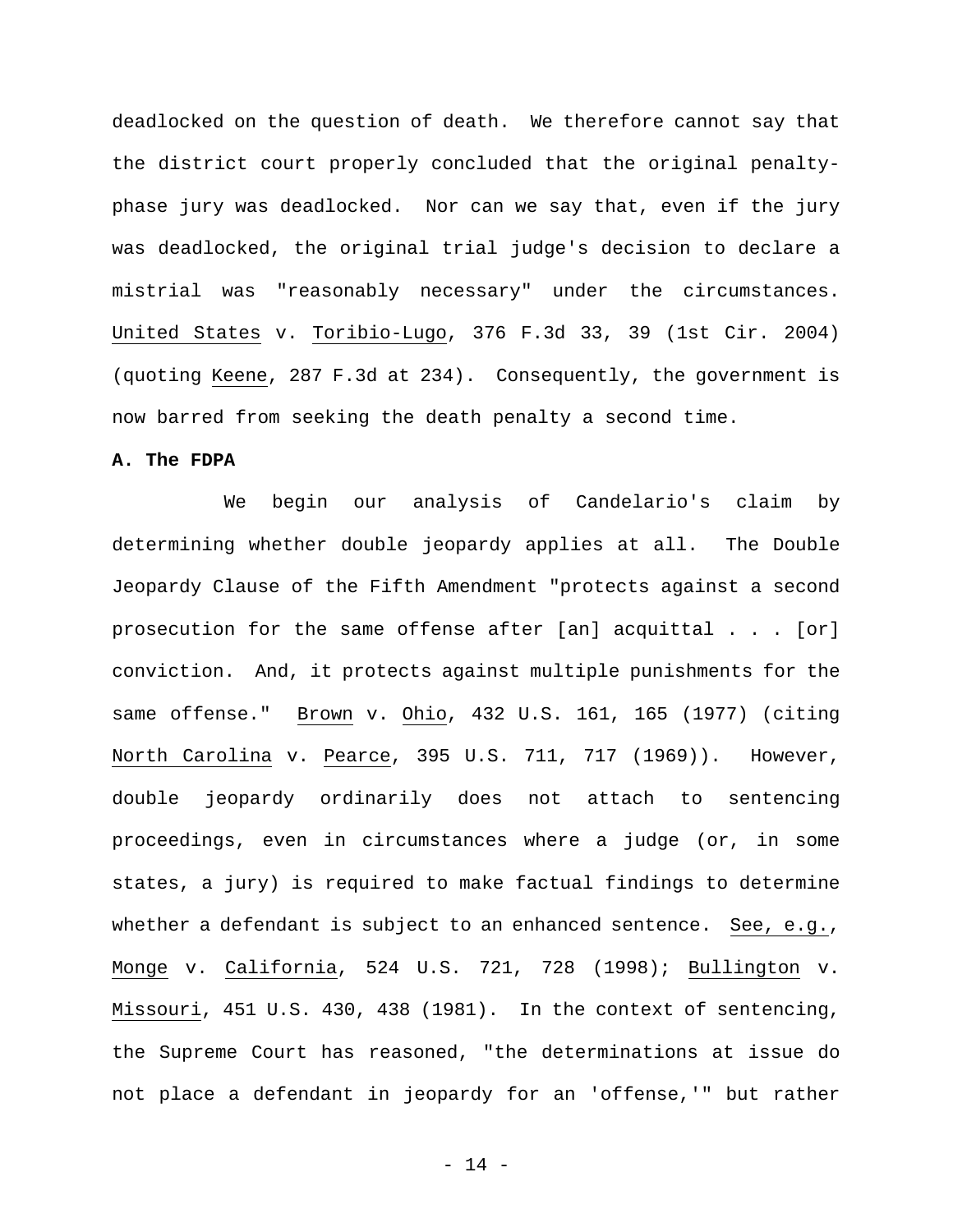serve as "a stiffened penalty for the latest crime." Monge, 524 U.S. at 728 (internal quotations and citations omitted).

The exception is the death penalty context. In that circumstance, the Supreme Court has made clear that capital defendants are entitled to have a jury, not a judge, determine both whether they are death eligible and whether to impose the death penalty. See Ring v. Arizona, 536 U.S. 584, 589 (2002) ("Capital defendants, no less than noncapital defendants, we conclude, are entitled to a jury determination of any fact on which the legislature conditions an increase in their maximum punishment." (citing Apprendi v. New Jersey, 530 U.S. 466 (2000))); Hurst v. Florida, 136 S. Ct. 616, 622 (2016) ("Ring required a jury to find every fact necessary to render [the defendant] eligible for the death penalty.").

Congress has incorporated this requirement into the Federal Death Penalty Act ("FDPA") by requiring a penalty-phase hearing after a defendant has been convicted of a capital offense before the same jury that convicted him. 18 U.S.C. §§ 3591(a), 3593(b). During this hearing, a jury is required to find: (1) that the defendant is death eligible; (2) the existence of any aggravating factor "beyond a reasonable doubt;" and, (3) any mitigating factor "by a preponderance of the information." 18 U.S.C. § 3593(c). After hearing the evidence, the jury is required to return a special verdict detailing its findings and recommending

 $- 15 -$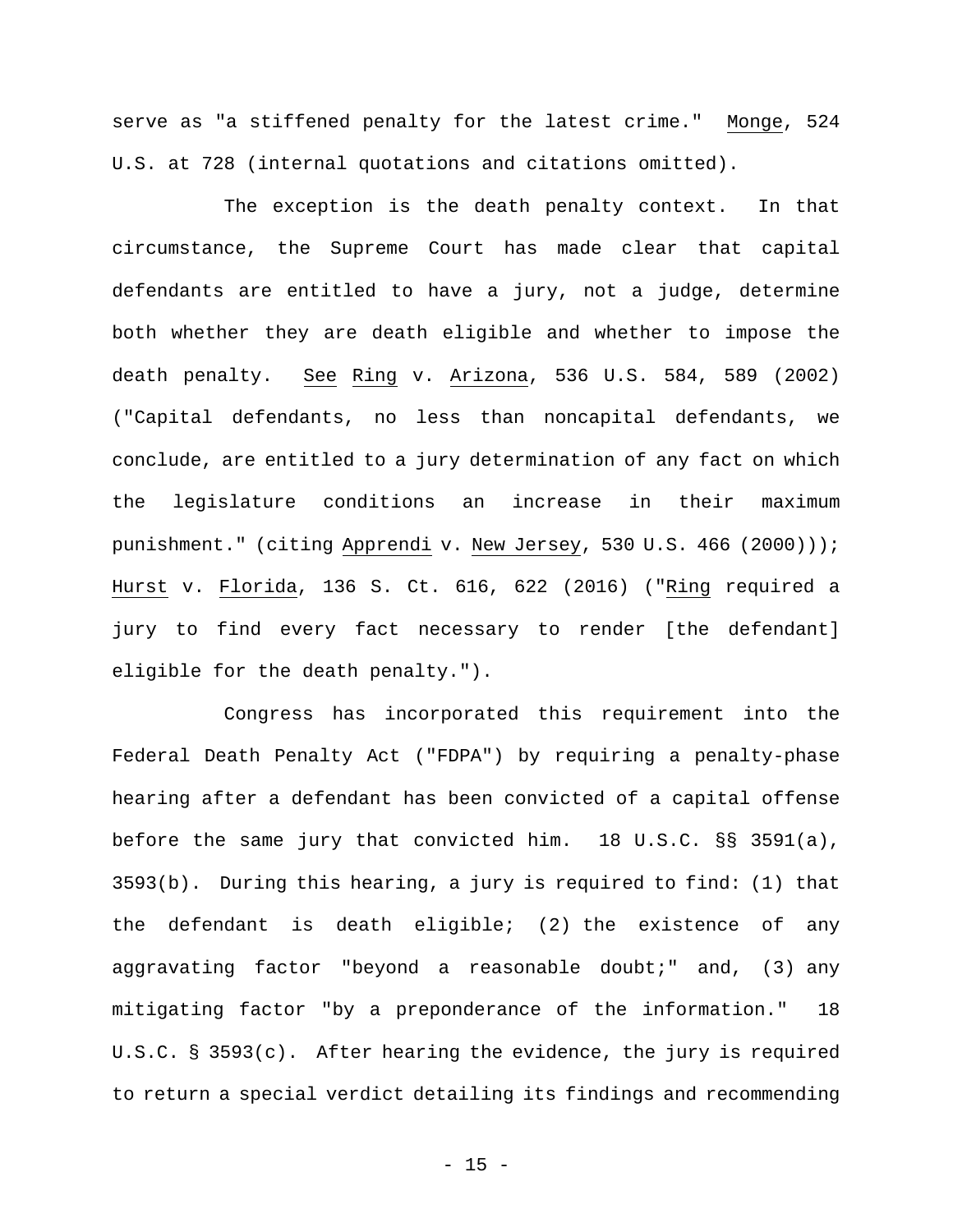"by unanimous vote . . . whether the defendant shall be sentenced to death, to life imprisonment without possibility of release or some other lesser sentence." 18 U.S.C. § 3593(e). The district court is then bound to sentence the defendant according to the jury's verdict.

If there is no recommendation, the right to determine the sentence returns to the trial judge, who has the discretion to impose an incarcerative sentence for a term of years, up to a term of the defendant's natural life, according to the factors set forth in 18 U.S.C. § 3553(a); the judge cannot, however, impose a sentence of death. See Jones v. United States, 527 U.S. 373, 380– 81 (1999) (interpreting 18 U.S.C. § 3594); United States v. Tsarnaev, 968 F.3d 24, 90 (2020) ("And if [the jury] cannot make a unanimous recommendation, the judge steps in and can impose either a life sentence without possibility of release or any lesser sentence allowed by law." (emphasis added)); see also id. at 41 n.12 (same).

Because this kind of proceeding is "comparable to a trial," double jeopardy applies. Arizona v. Rumsey, 467 U.S. 203, 209 (1984) (citing Bullington, 451 U.S. at 438); see also Sampson v. United States (Sampson II), 724 F.3d 150, 160 (1st Cir. 2013) ("After all, the Double Jeopardy Clause . . . applies to sentencing hearings in capital cases." (internal citation omitted)). What is more, it applies in the same way, and to the same extent, as it

- 16 -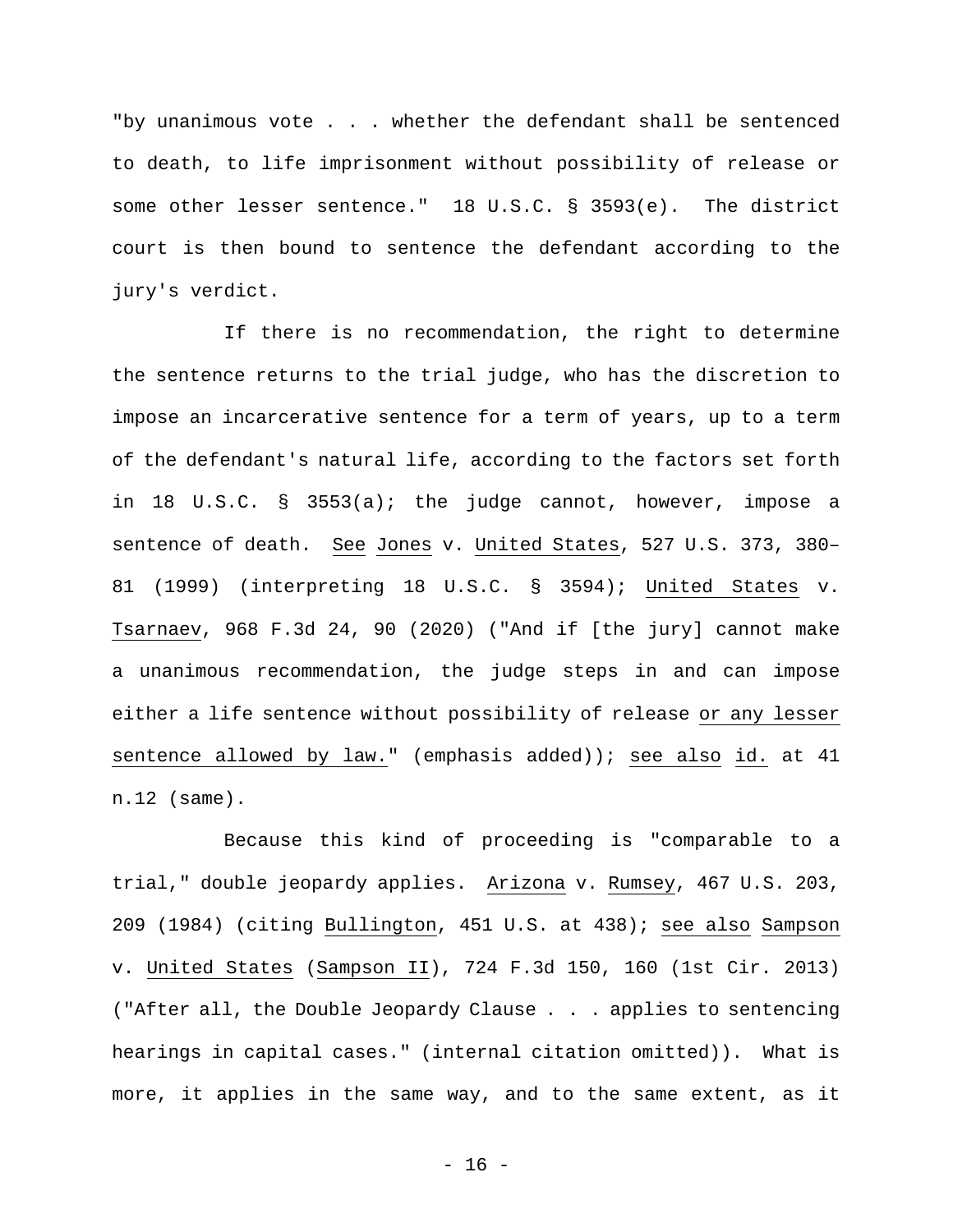would in any other criminal proceeding. If a penalty-phase jury imposes a sentence of death, the government, on retrial, may seek death a second time; if the jury imposes a sentence of life imprisonment, the government is barred by the Double Jeopardy Clause from seeking death on retrial. See Sampson II, 724 F.3d at 160–61.

Finally, if the jury fails to reach a unanimous verdict, our inquiry focuses on whether this failure constituted an "'acquittal' based on findings sufficient to establish a legal entitlement to the life sentence." Sattazahn, 537 U.S. at 108; see also Sampson v. United States (Sampson III), 832 F.3d 37, 44- 45 (1st Cir. 2016). In essence, this inquiry is identical to the one we conduct when a district court declares a mistrial because of jury deadlock. We will therefore turn our attention to that circumstance.

#### **B. Double Jeopardy After Mistrial**

"When a mistrial is declared before the jury returns its verdict, jeopardy may or may not persist" to bar reprosecution. Toribio-Lugo, 376 F.3d at 38 (citing, inter alia, Arizona v. Washington, 434 U.S. 497, 505 (1978)). Certainly, double jeopardy does not bar reprosecution in cases where the defendant either requests or explicitly consents to the declaration of a mistrial. See United States v. Dinitz, 424 U.S. 600, 607–08 (1976) (explaining that "[d]ifferent considerations obtain, however, when

- 17 -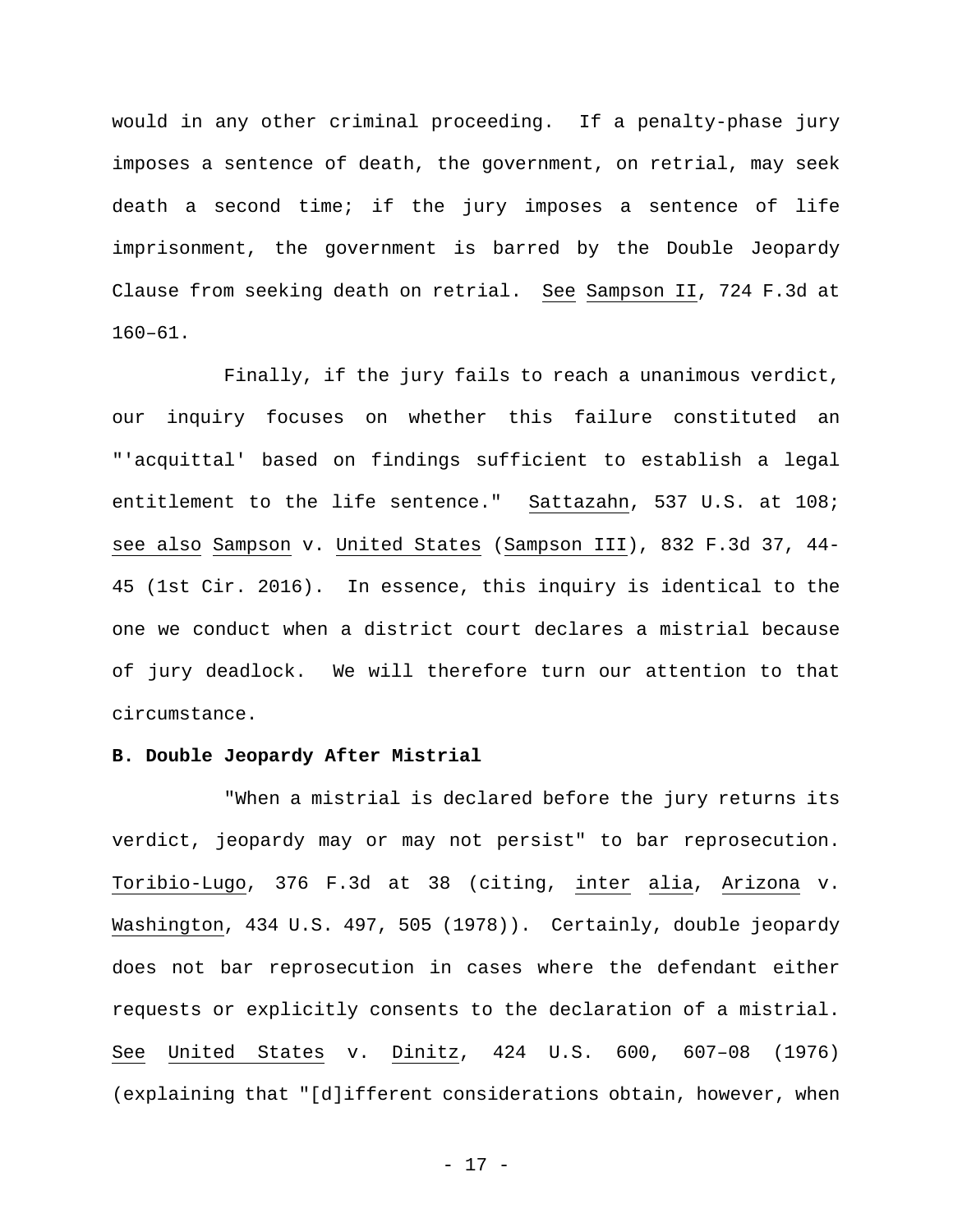a mistrial is declared at the defendant's request" and holding that, in such circumstances, double jeopardy does not bar reprosecution (citing, inter alia, United States v. Jorn, 400 U.S. 470, 484 (1971) and United States v. Tateo, 377 U.S. 463, 467  $(1964)$ ).

Double jeopardy also does not bar reprosecution if "a mistrial was occasioned by manifest necessity." Toribio-Lugo, 376 F.3d at 38 (citing United States v. Perez, 22 U.S. (9 Wheat.) 579, 579–80 (1824)); see also United States v. Garske, 939 F.3d 321, 328-29 (1st Cir. 2019), cert denied 140 S. Ct. 1121 (2020) ("The general rule is that a judge's decision to discharge an empaneled jury and declare a mistrial prior to verdict does not bar retrial when, taking all the circumstances into consideration, there is a manifest necessity for that act, or the ends of public justice would otherwise be defeated." (internal citations and quotations omitted)); Keene, 287 F.3d at 233 ("[A]n appropriately declared mistrial does not insult principles of double jeopardy (and therefore, does not bar retrial)"); Washington, 434 U.S. at 506 ("[W]e require a 'high degree' [of necessity] before concluding that a mistrial is appropriate.").

Because the decision to declare a mistrial is within the sound discretion of the district court, our review is "inevitably reduce[d] to whether the district judge's declaration of a mistrial was reasonably necessary under all the circumstances." Toribio-

- 18 -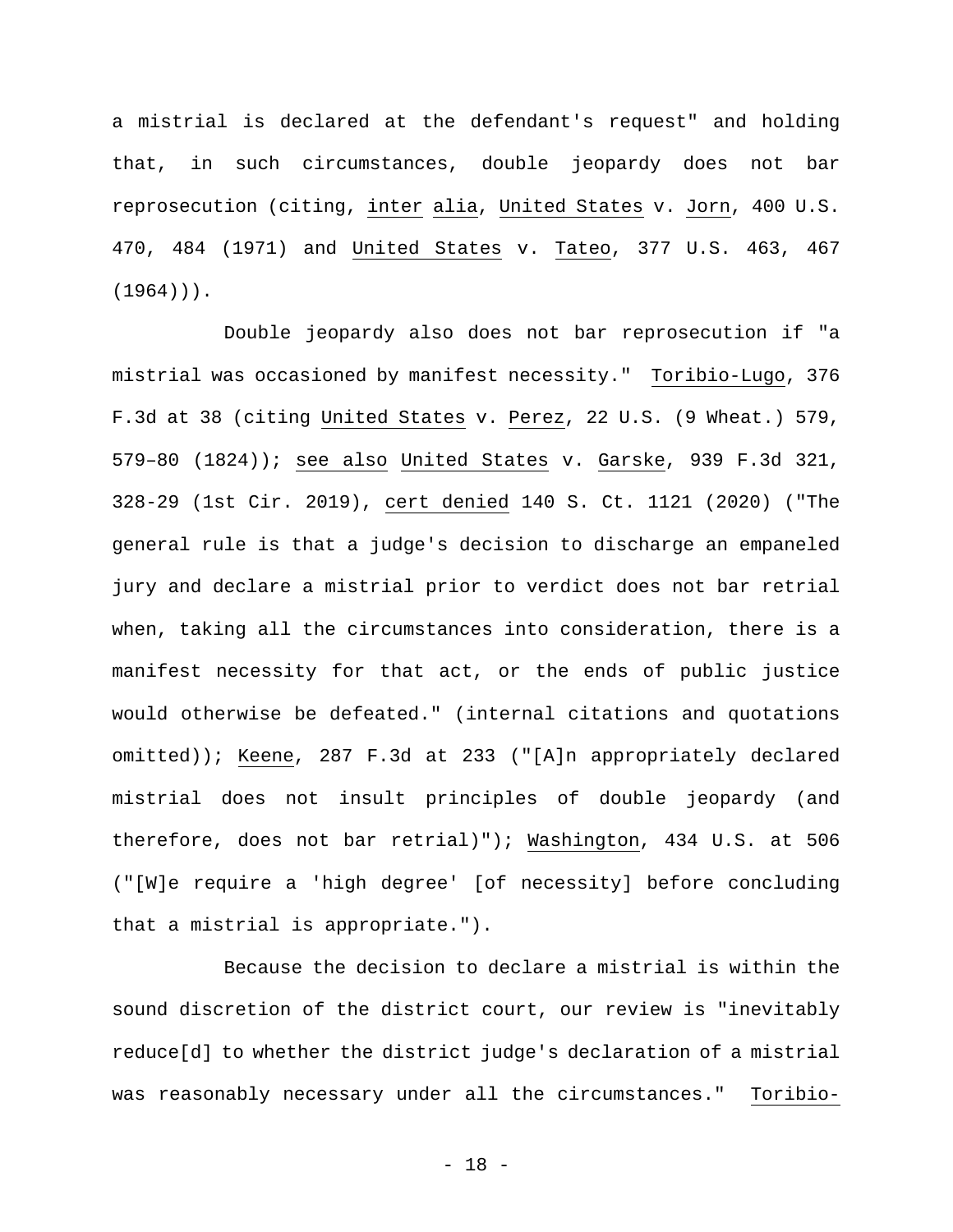Lugo, 376 F.3d at 39 (citing Keene, 287 F.3d at 234). In doing so, we consider whether the district court explored other options, gave counsel the opportunity to object, and acted "after sufficient reflection." Id. In the vast majority of cases, the district court's decision to declare a mistrial when the jury is "genuinely deadlocked" is manifestly necessary, and the defendant may be retried without insulting principles of double jeopardy. Washington, 434 U.S. at 509; Keene, 287 F.3d at 233.

The key to this principle, of course, is that the jury must be genuinely deadlocked. There is no requirement that a trial court "consider any particular means of breaking the impasse" before declaring a mistrial because of a hung jury. Blueford v. Arkansas, 566 U.S. 599, 609 (2012). The Supreme Court has frowned upon establishing a mechanical rule that requires a district court to take specific steps or make specific findings before concluding that a jury is deadlocked and unlikely to reach a verdict. Renico v. Lett, 559 U.S. 766, 775–76 (2010); see also Washington, 434 U.S. at 516–17 (holding that a trial judge's failure to make an explicit finding of manifest necessity does not render the declaration of a mistrial constitutionally defective when the basis for that determination is adequately disclosed by the record).

This does not mean, however, that a district court can discharge a jury any time the court believes (reasonably or

- 19 -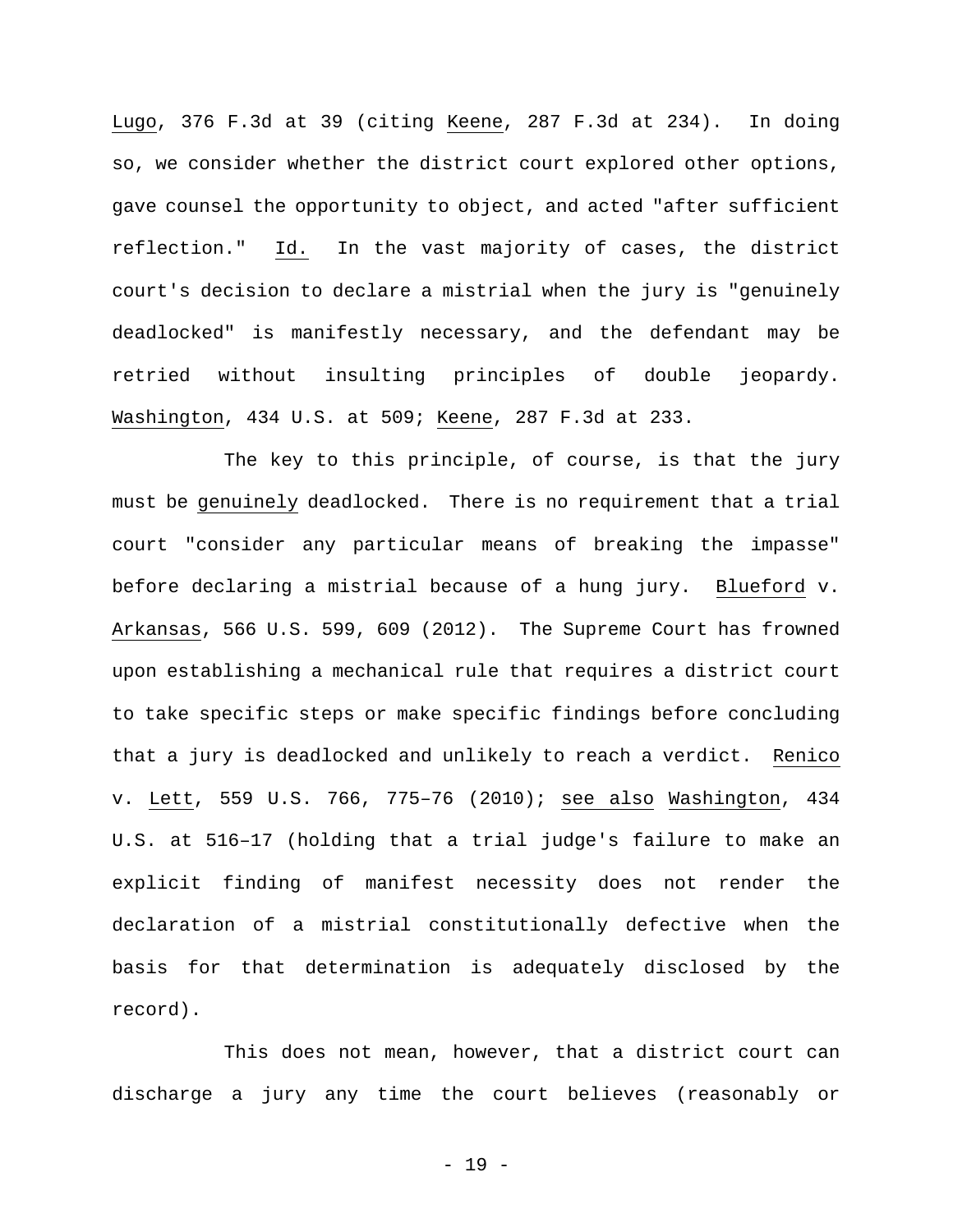otherwise) that jurors disagree with one another; nor does it insulate the district court's decision to discharge the jury from appellate review. Though we defer to the district court's judgment, its decision to discharge the jury must be an exercise of "sound discretion," meaning it must take some step to ensure that the jury truly is unable to reach a verdict before discharging it. Renico, 559 U.S. at 775; see also Illinois v. Somerville, 410 U.S. 458, 470–71 (1973) ("The determination by the trial court to abort a criminal proceeding where jeopardy has attached is not one to be lightly undertaken, since the interest of the defendant in having his fate determined by the jury first impaneled is itself a weighty one."). Double jeopardy bars retrial on a particular charge when "the jury was dismissed without returning any express verdict on that charge and without [defendant's] consent [despite having] a full opportunity to return a verdict and [in the absence of any] extraordinary circumstances . . . which prevented it from doing so." Green v. United States, 355 U.S. 184, 191 (1957).

This principle applies with the same force to the penalty phase of a capital trial as it does to any other criminal proceeding in which a jury is called upon to make a determination of guilt. See generally, Sattazahn, 537 U.S. 101.

## **C. The Penalty-Phase Verdict**

Here, the record as a whole does not make clear that the jury was genuinely deadlocked on the question of death, thus making

 $- 20 -$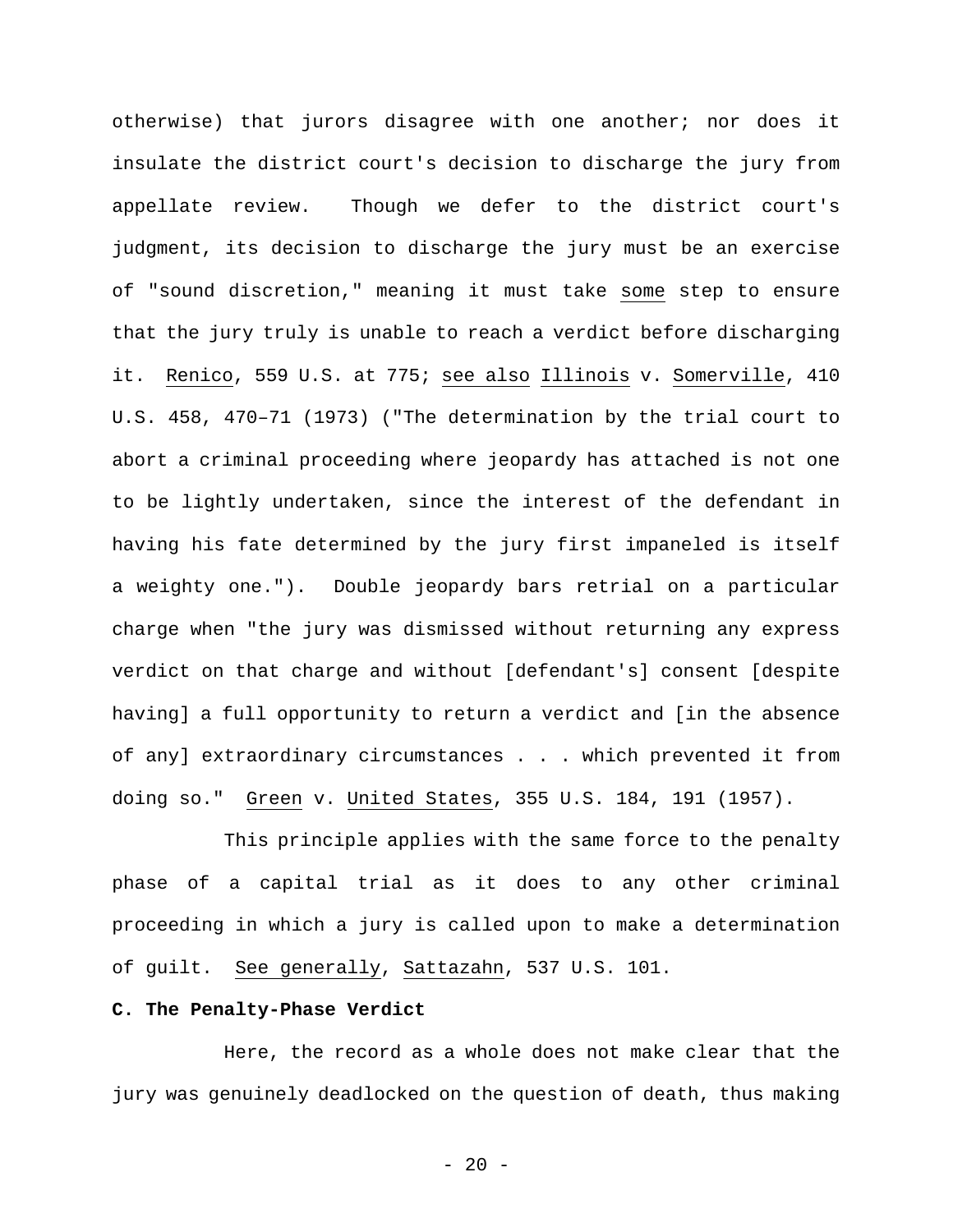the "declaration of a mistrial . . . reasonably necessary under all the circumstances." Toribio-Lugo, 376 F.3d at 39 (citing Keene, 287 F.3d at 234). Rather, the record can be read to support the conclusion that, at least with respect to the death penalty, the jury had reached a unanimous verdict. Moreover, even if the jury was not unanimous when the verdict was read, there were no "extraordinary circumstances" that would have prevented the jury from reaching a unanimous verdict after further deliberation. Green, 355 U.S. at 190–91.

#### **1. The Verdict Was Ambiguous**

During the penalty phase, the district court instructed the jury only once before it began deliberations that "[t]he selection between two very serious choices: (1) the death penalty; or (2) lifetime imprisonment without the possibility of release, is yours and yours alone to make." Though the verdict form included a so-called "third option" if the jury was not unanimous, the district court's comments (and the verdict form itself) also made clear to the jury that, if it could not reach a unanimous decision on the appropriate punishment, Candelario would be sentenced to life imprisonment. These instructions are not erroneous; the district court is permitted, though not required, to instruct the jury as to the consequences of its decision. See Jones, 527 U.S. at 383; Tsarnaev, 968 F.3d at 92-93.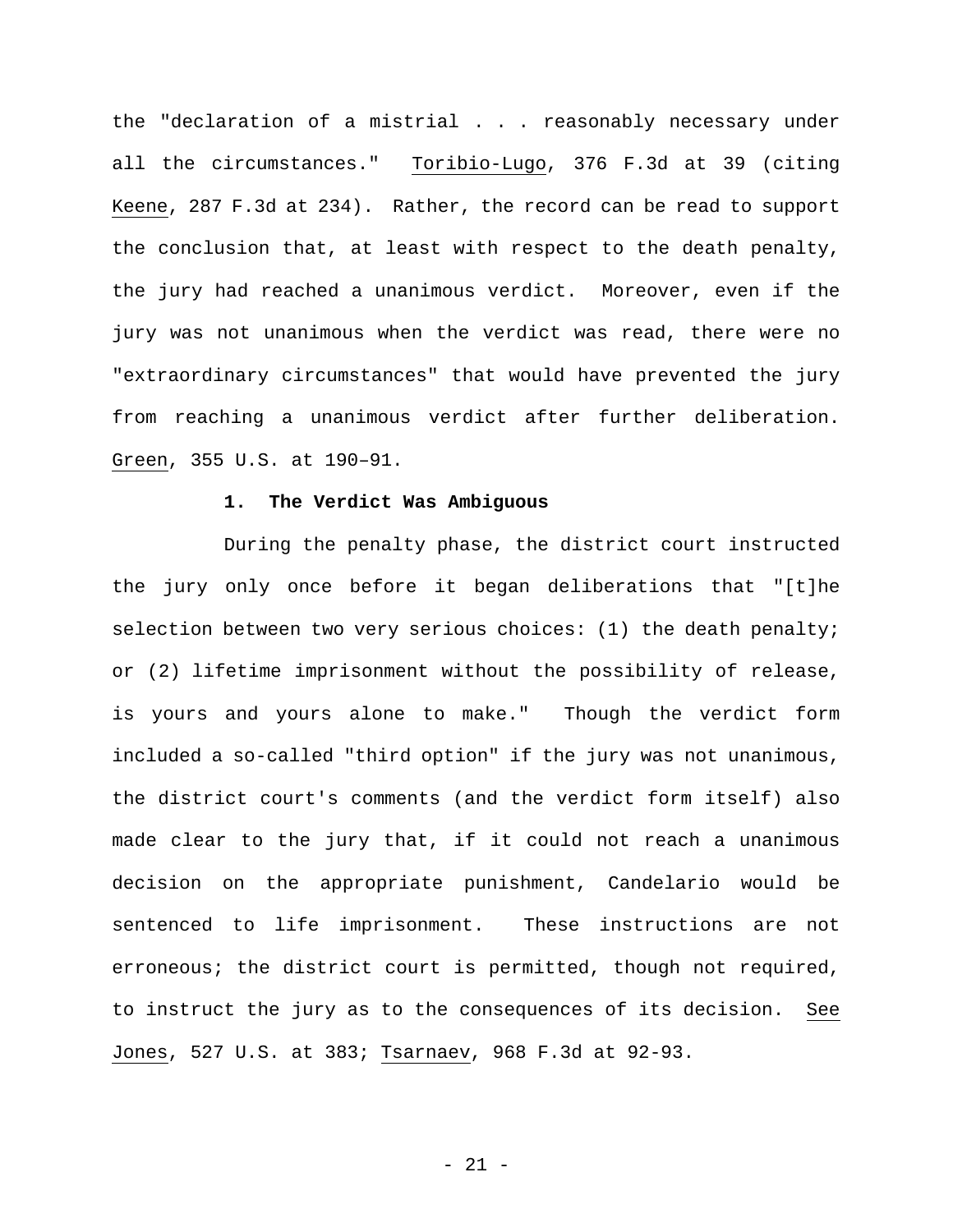However, these instructions, when read with the jury's responses on the verdict form, render the verdict ambiguous and raise the possibility that the jury intended to acquit Candelario of the death penalty. Unlike the jury in Sattazahn, the jury here returned specific findings with respect to Candelario's eligibility for the death penalty and the aggravating and mitigating factors presented by counsel. Only after doing so did the jury turn to the question of punishment and state, with respect to each capital count, that it did not "determine, by unanimous vote, that a sentence of death shall be imposed."

It is possible to read the verdict form, as both parties propose, to indicate that the jury approached the question of punishment as a binary choice between life and death. The government argues that, by choosing the third option, the jury indicated that it was deadlocked as to whether to impose the death penalty. Candelario, in turn, argues that, because the jury instructions presented the choice as a binary one, we should read the verdict form as reflecting the jury's unanimous intent to impose a sentence of life imprisonment; any verdict other than a unanimous death sentence, Candelario argues, amounts to a clear verdict for a sentence of life imprisonment.

But, it is also reasonable to read the verdict form as suggesting that the jury approached the question of punishment sequentially: it is reasonable to conclude that the jury first

- 22 -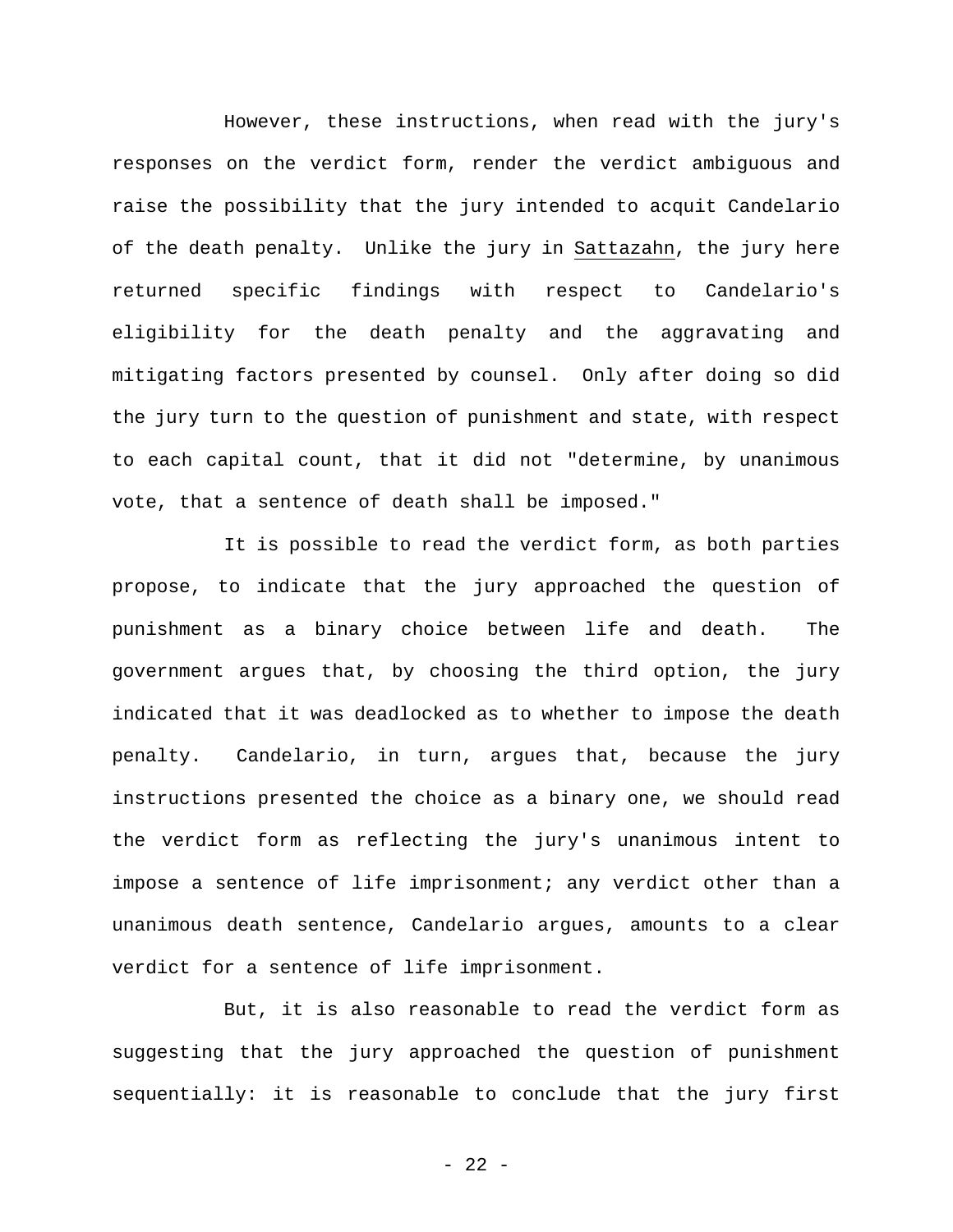considered and unanimously rejected a sentence of death before even considering a sentence of life imprisonment.<sup>1</sup> And, in this circumstance, it is possible to read the verdict form as stating that the jury was divided between a sentence of life imprisonment and some lesser sentence. See 18 U.S.C. § 3594 (allowing a court to impose a sentence below life imprisonment if authorized by law if a penalty-phase jury does not return a recommendation); see also 18 U.S.C. § 924(j)(1) (allowing for a sentence of imprisonment

1 This ambiguity is particularly salient because first-degree murder is a lesser-included offense of capital murder and because the district court gave no clear instruction to the jury as to the order of its deliberations with respect to the ultimate penalty.

The states are divided on the question of how the trial court should instruct a jury in these circumstances. Several states use some variation of what has been called an "acquittal-first" charge, which requires the jury to acquit the defendant of a greaterincluded offense before considering the lesser-included charge. See State v. Davis, 266 S.W.3d 896, 905 (Tenn. 2008) (collecting cases). The others use a "reasonable efforts" instruction, which "allows the jury to consider lesser-included offenses if it cannot reach a verdict on the greater offense after having made reasonable efforts to do so." Id. at 906 (collecting cases). The difference between these two approaches is most consequential in the double jeopardy context because a defendant convicted of a lesserincluded offense in an "acquittal-first" jurisdiction is protected from retrial on the greater offense. A defendant in a "reasonable efforts" jurisdiction is not.

Other circuits have not required district courts to instruct the jury in any particular way with respect to lesser-included offenses, though they have required courts to give effect to the defendant's preference, if he expresses one. See, e.g., United States v. Tsanas, 572 F.2d 340, 346 (2d Cir. 1978); United States v. Jackson, 726 F.2d 1466, 1469 (9th Cir. 1984). Candelario made no request with respect to any lesser-included offense instruction here, and none was given. Consequently, we have no guidance as to how the jury approached these deliberations.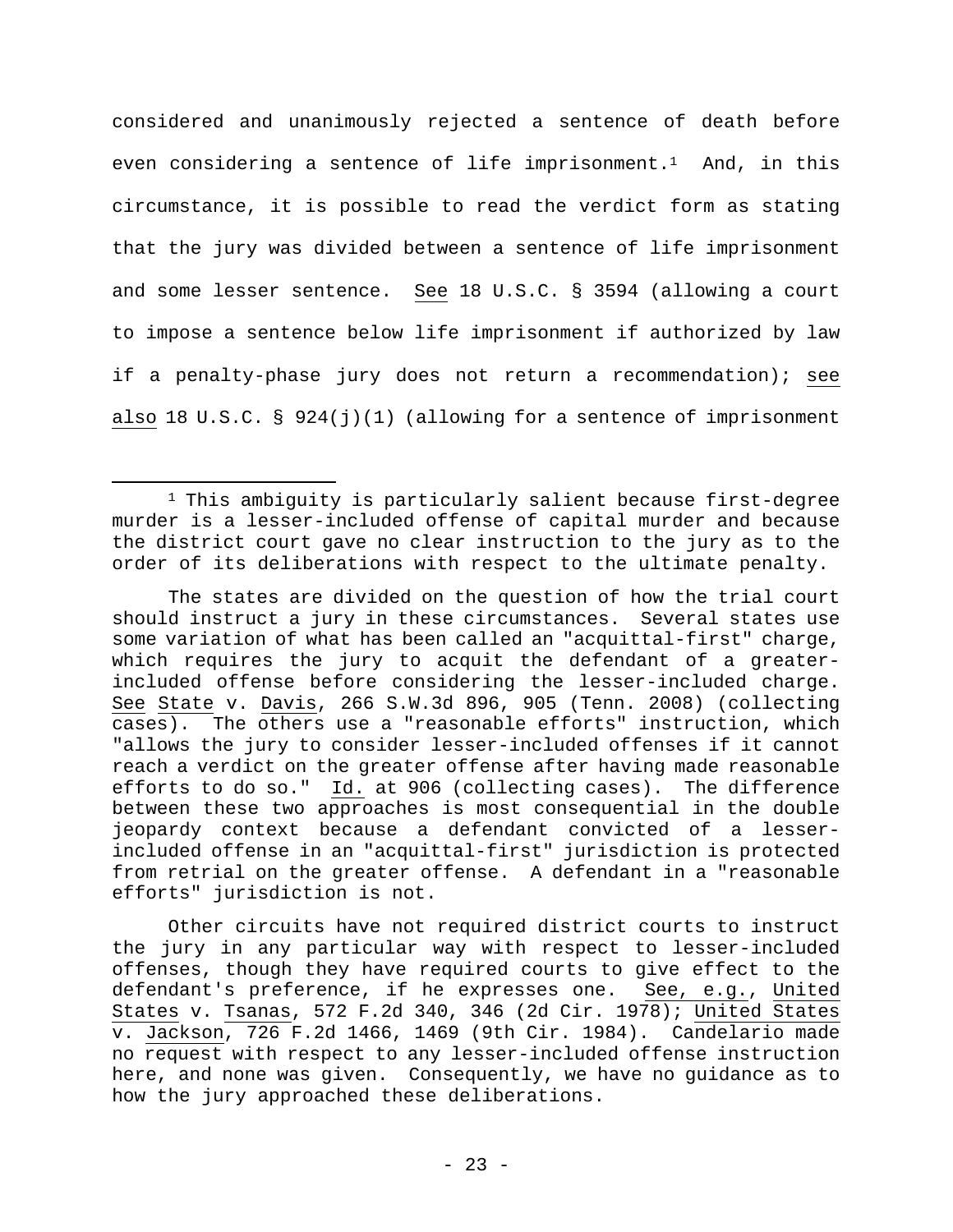"for any term of years or for life"); but see 18 U.S.C. § 1959(a)(1) (suggesting that the sentence for murder in aid of racketeering be "death or life imprisonment").

All three interpretations are supported by the plain text of the verdict form, read along with the jury instructions. Even after examining the full record, we cannot say with reasonable certainty which of the three interpretations that we have outlined was intended by the jury. Cf. Tsarnaev, 968 F.3d at 122 (Torruella, J., concurring in part, joining in part, and concurring in judgment) (noting the necessity of a reasonable "degree of certainty" in the outcome of the capital sentencing process). This is especially true because of the context in which the verdict was rendered. As the Supreme Court has acknowledged, capital sentencing is a moral enterprise in which the jury is called upon to make "difficult and uniquely human judgments." McCleskey v. Kemp, 481 U.S. 279, 311, 319 (1987); see also Tsarnaev, 968 F.3d at 120 (Torruella, J., concurring in part, joining in part, and concurring in judgment) (noting that "the decision of whether to recommend a death sentence is mostly a question of mercy." (internal quotations omitted)). Consequently, trying to determine on appeal the reactions of a jury to evidence presented during the penalty phase of a capital trial, in the absence of a clear verdict, "is a dangerously speculative enterprise." Satterwhite

- 24 -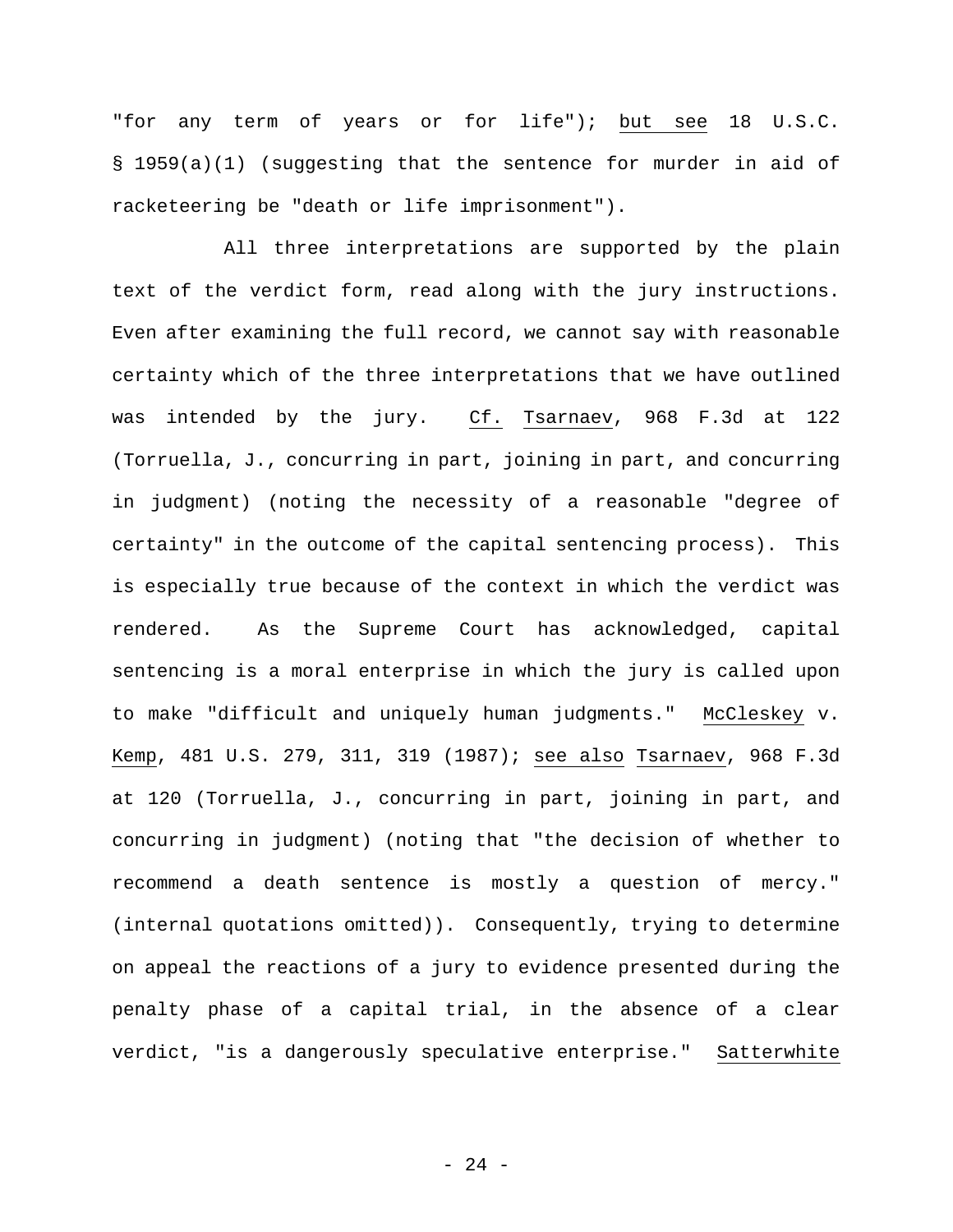v. Texas, 486 U.S. 249, 262 (1988) (Marshall, J., concurring); see also Caldwell v. Mississippi, 472 U.S. 320, 380 (1985).

Moreover, the original trial court took no steps to clarify the jury's verdict; when polling the jury, the court asked each member only if "this [is] your verdict." (emphasis added). Even if this failure to clarify the verdict would not rise to the level of reversible error in an ordinary case, capital proceedings are different and carry with them a "greater need for reliability." Satterwhite, 486 U.S. at 263 (Marshall, J., concurring) (citing, inter alia, California v. Ramos, 463 U.S. 992, 998–99 (1983)); see also Kyles v. Whitley, 514 U.S. 419, 411 (1995) ("Our duty to search for constitutional error with painstaking care is never more exacting than it is in a capital case." (quoting Burger v. Kemp, 483 U.S. 776, 785 (1987)); Tsarnaev, 968 F.3d at 61 (suggesting that the district court's obligation to protect the defendant's rights is heightened in a capital case because of the stakes involved). Cf. United States v. Poole, 545 F.3d 916, 918 (10th Cir. 2008) ("When a jury returns a verdict that is plainly ambiguous or uncertain on its face, the district court has a duty to resolve that doubt.").

Even in non-capital cases, ambiguous verdicts (much like ambiguous criminal statutes) must be construed in favor of the defendant. See Blum, George, L., et. al., 75B Am. Jur. 2d, Trial § 1472 (2020); see also, e.g., Franklin v. Klopotoski, 2013 WL

 $- 25 -$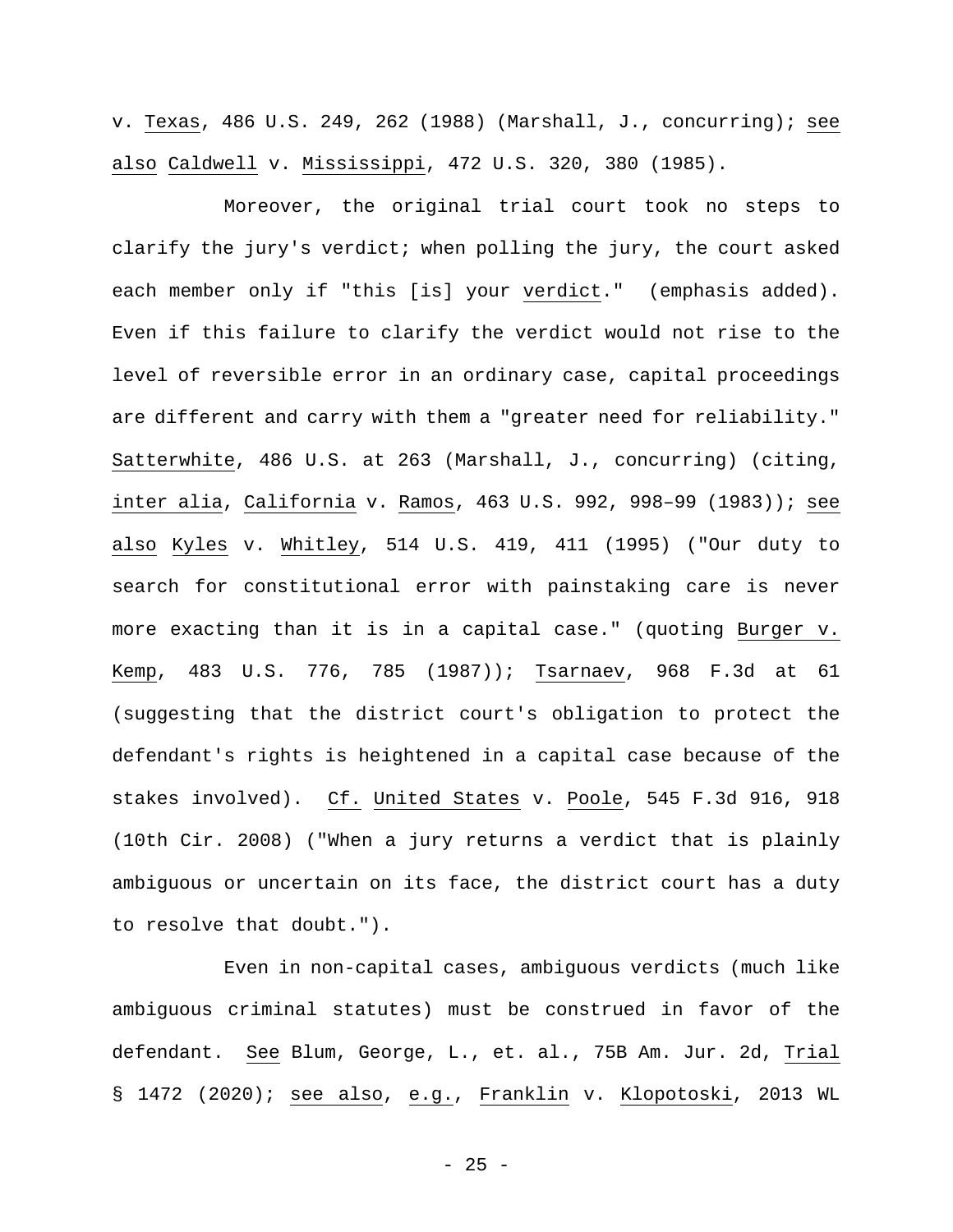5468251 at \*5 (E.D. Penn. Aug. 7, 2013) (applying this rule); Alvarez-Guerrero v. Uttecht, 2016 WL 7241568 at \*8 (W.D. Wash. Nov. 8, 2016) (same); cf. Albernaz v. United States, 450 U.S. 333, 342 (1981) ("[The] policy of lenity means that the Court will not interpret a federal criminal statute so as to increase the penalty it places on an individual when such an interpretation can be based on no more than a guess . . . . " (quoting Bifulco v. U.S., 447 U.S. 381, 387 (1980)). Surely, that consideration is heightened in a capital case. See Bucklew v. Percythe, 139 S. Ct. 1112, 1146 (2019) (Sotomayor, J., dissenting) ("[T]he equities in a death penalty case will almost always favor the prisoner . . . ." (citing, inter alia, Nken v. Holder, 556 U.S. 418, 434 (2009)). Applying this principle, we are required to interpret the ambiguity inherent in the original jury's verdict in favor of Candelario; we are, in other words, required to read the verdict as unanimously rejecting the death penalty.

This is sufficient for us to conclude that the first life sentence "was an 'acquittal' based on findings sufficient to establish legal entitlement to a life sentence." Sattazahn, 537 U.S. at 108. Double jeopardy therefore bars the government from seeking the death penalty on retrial.

## **2. The Mistrial Declaration**

Even if we accept the government's reading of the verdict and conclude that the jury was, in fact, not unanimous on the

 $- 26 -$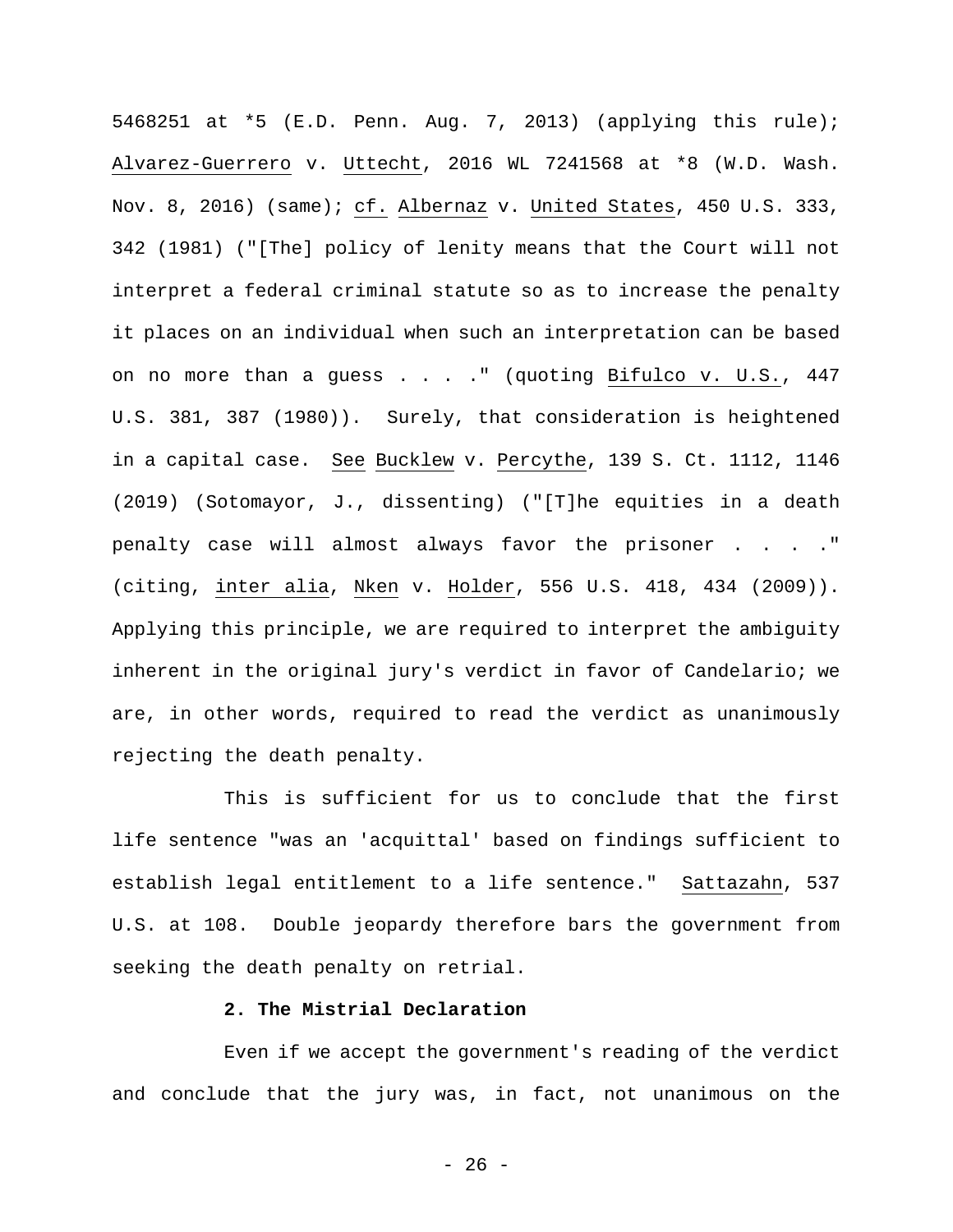question of death, we must still reverse. Because it is not evident from the record that further deliberation would have been futile, the original trial court's declaration of a mistrial was not manifestly necessary under the circumstances.

The jury gave the district court no indication that it was unable to reach a unanimous verdict before the verdict was delivered; the jury's note to the court says only that it "[has] concluded deliberations." After reviewing the verdict form, the district court did not consult with counsel, remind the jury of its obligation to reach a unanimous verdict or give an Allen charge; or even ask the jurors whether they genuinely believed they had reached an impasse. Instead, the district court merely asked the individual members of the jury whether "this [is] your verdict." (emphasis added).

Though we do not require the district court to take any specific step before announcing the jury's verdict, we do require something more than what the district court did here. See, e.g., Blueford, 566 U.S. at 609; Renico, 559 U.S. at 775–76. At the very least, we require the district court to consider other options to ensure that the jury is genuinely deadlocked before discharging it. See Toribio-Lugo, 376 F.3d at 38-39; Garske, 939 F.3d at 334- 35. Indeed, this obligation is heightened when, as here, the stakes are life and death, and where both parties have a compelling interest in a unanimous verdict. Jones, 527 U.S. at 382 (noting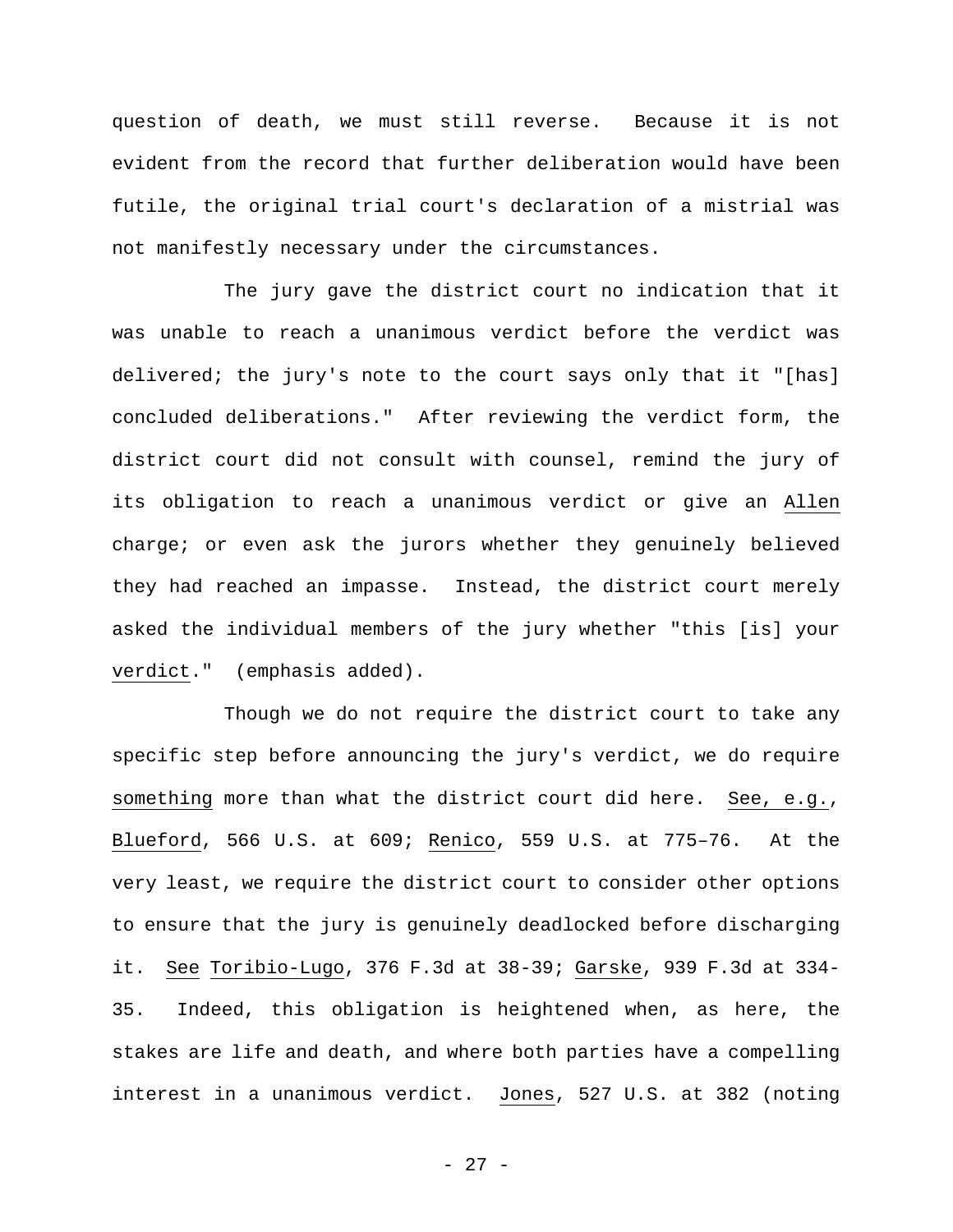that, while the defendant always has a strong interest in a unanimous verdict resolving the charges against him, "in a capital sentencing proceeding, the Government has a strong interest in having the jury express the conscience of the community over the ultimate question of life or death" (internal quotations omitted)).

The district court also did not give defense counsel a meaningful opportunity to object before discharging the jury. The record suggests that the parties were not aware of the fact that the jury was not unanimous before the verdict was announced and confirmed. The district court only addressed counsel after reading and confirming the verdict in open court to ask if there was "[a]nything else" before discharging the jury. Given the circumstances, we cannot say that this was sufficient to protect Candelario's right to object to the declaration of a mistrial.<sup>2</sup>

<sup>&</sup>lt;sup>2</sup> It is difficult to imagine a defendant in Candelario's shoes actually objecting to the district court's decision to discharge the jury. When the verdict was announced, Candelario was assured that he would not be sentenced to death. Had the jury been sent back for further deliberation, it is possible that the jury could have changed its mind and imposed the death penalty. Blueford v. Arkansas, 566 U.S. 599, 607–08 (2012).

To be sure, a contemporaneous objection is required to preserve an issue for appeal. Strict mechanical application of the rule, however, would require a capital defendant to make what amounts to an impossible choice -- either to object to the mistrial and have the jury sent back, potentially to return a verdict of death, or to forfeit this objection and accept a life sentence. Cf. Sattazahn v. Pennsylvania, 537 U.S. 101, 126 (Ginsburg, J., dissenting) (expressing concern that the Court's holding "confronts defendants with a perilous choice . . . [A] defendant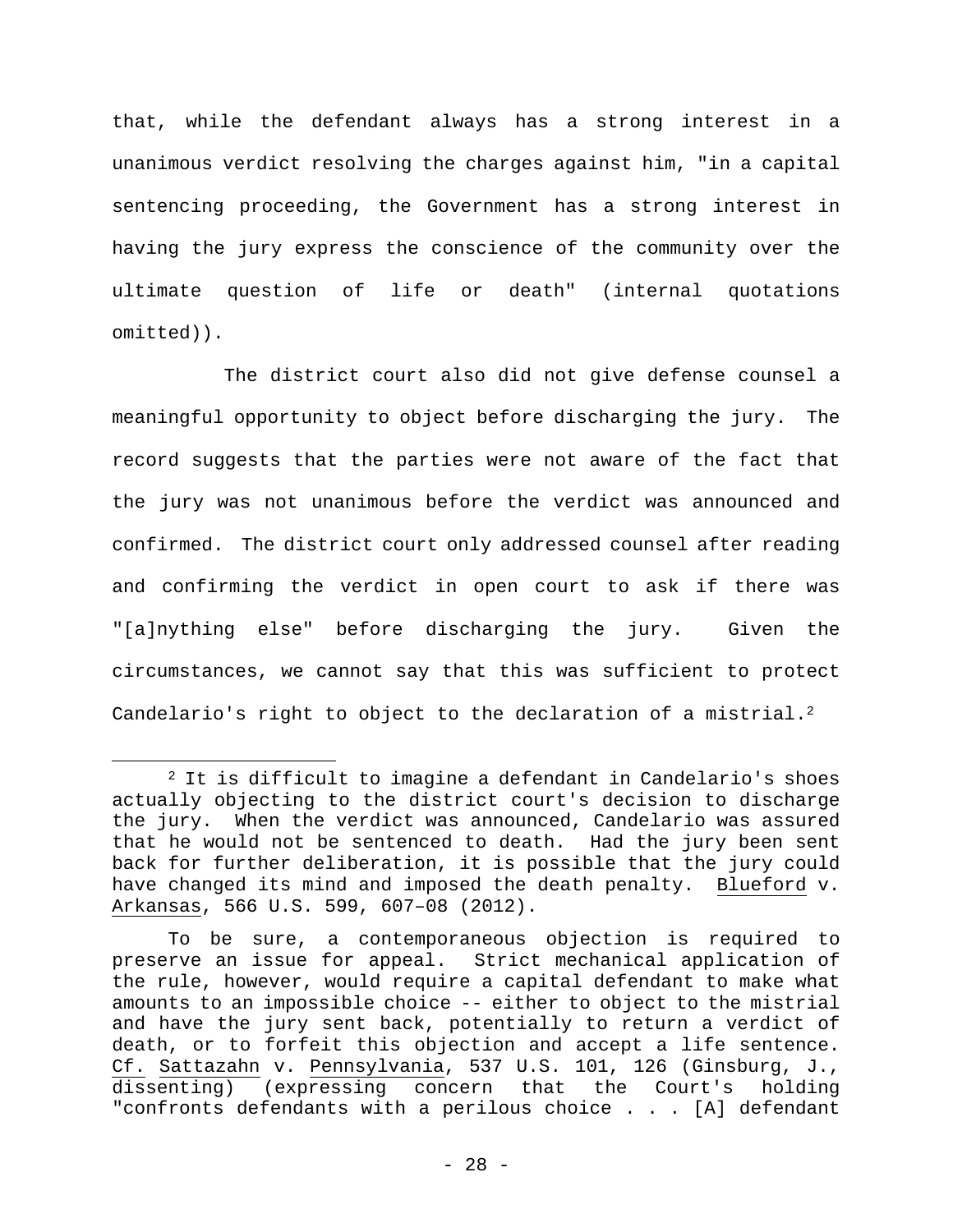Taken together, then, the circumstances do not clearly show that the jury was hopelessly deadlocked and that the district court's decision to discharge the jury without a verdict was manifestly necessary. Just as we cannot be sure that the jury intended to unanimously reject the death penalty by selecting the third option on the verdict form, we also cannot be sure that the jury would not have reached a clear, unanimous verdict if it had been given more time and further instruction.

We do know, however, that the original trial judge did not give the jury that opportunity and took no steps to safeguard either party's interest in a unanimous verdict once the jury began deliberating. Nor did the trial court give Candelario a reasonable opportunity to comment on the most appropriate path forward after being informed that the jury was not unanimous. When these circumstances are taken together, when the stakes are so high, we cannot require a capital defendant to bear the consequences of the resulting error or ambiguity. See Downum v. United States, 372 U.S. 734, 738 (1963) (noting that, in cases where a mistrial is

in Sattazahn's position must relinquish either her right to file a potentially meritorious appeal, or her state-granted entitlement to avoid the death penalty" (citing Green v. United States, 355 U.S. 184, 193–94 (1957) ("The law should not, and in our judgment does not, place the defendant in such an incredible dilemma."))).

Nevertheless, because Candelario did not object, we still review the district court's decision to discharge the jury only for plain error.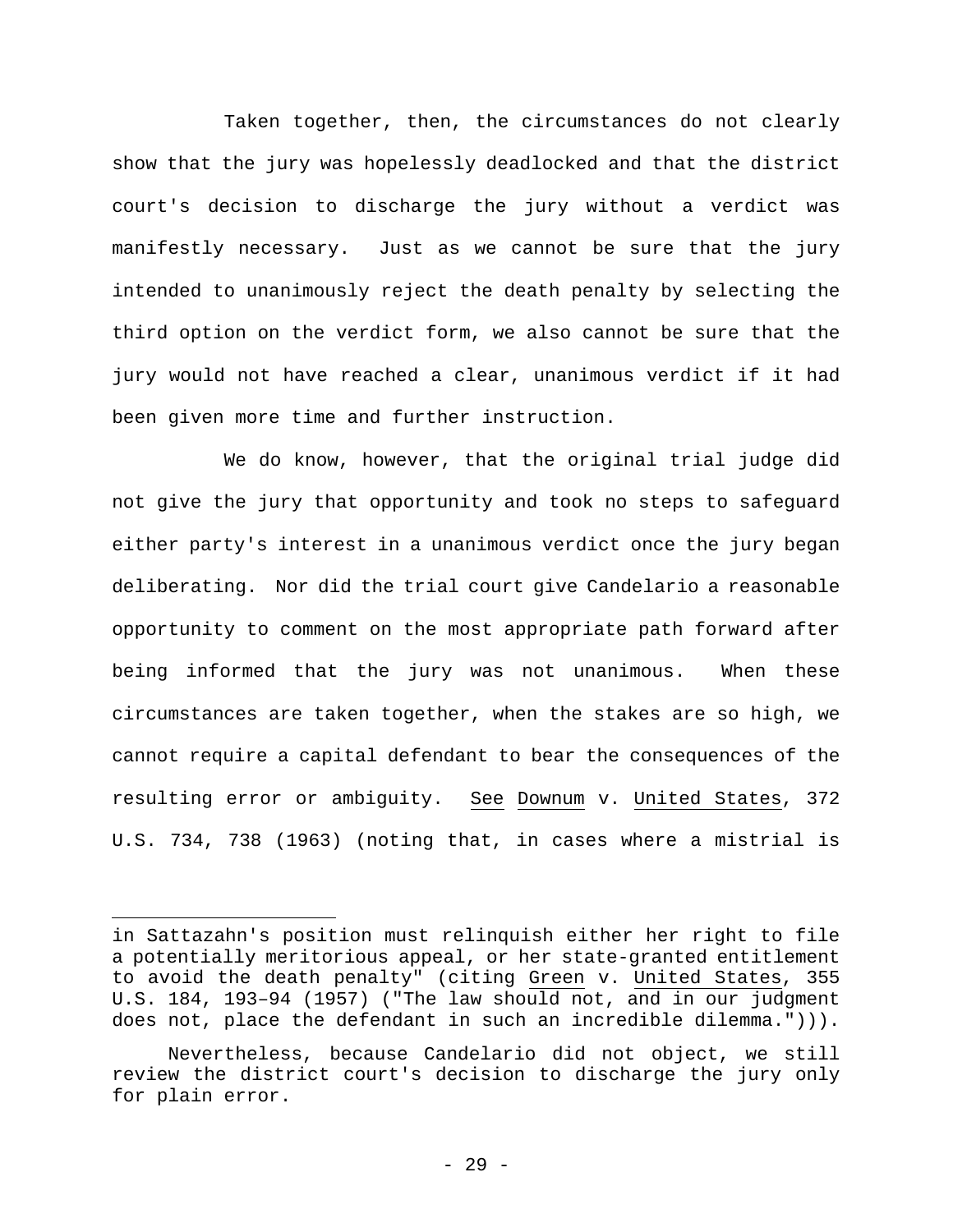declared, courts must "resolve any doubt in favor of the liberty of the citizen").

It also is clear that the error in discharging the jury without clarifying the verdict "affected [Candelario's] substantial rights" and "seriously affect[s] the fairness, integrity or public reputation of judicial proceedings" because of the stakes involved. Puckett v. United States, 556 U.S. 129, 135 (2009) (quoting Olano, 507 U.S. at 736) (second alteration in original). "The awesome severity of a sentence of death makes it qualitatively different from all other sanctions. . . . For this reason, the Court has emphasized the greater need for reliability in capital cases, and has required that capital proceedings be policed at all stages by an especially vigilant concern for procedural fairness and for the accuracy of factfinding." Satterwhite, 486 U.S. at 262–63 (Marshall, J., concurring) (citing, inter alia, Ramos, 463 U.S. at 998–99).

Thus, even if we accepted the government's position that the original penalty-phase jury failed to agree unanimously on the question of death, we cannot affirm. The district court order that resulted in the present appeal was predicated on the assumption that the initial penalty-phase jury was properly discharged. Because this assumption is incorrect, the district court's decision must be reversed.